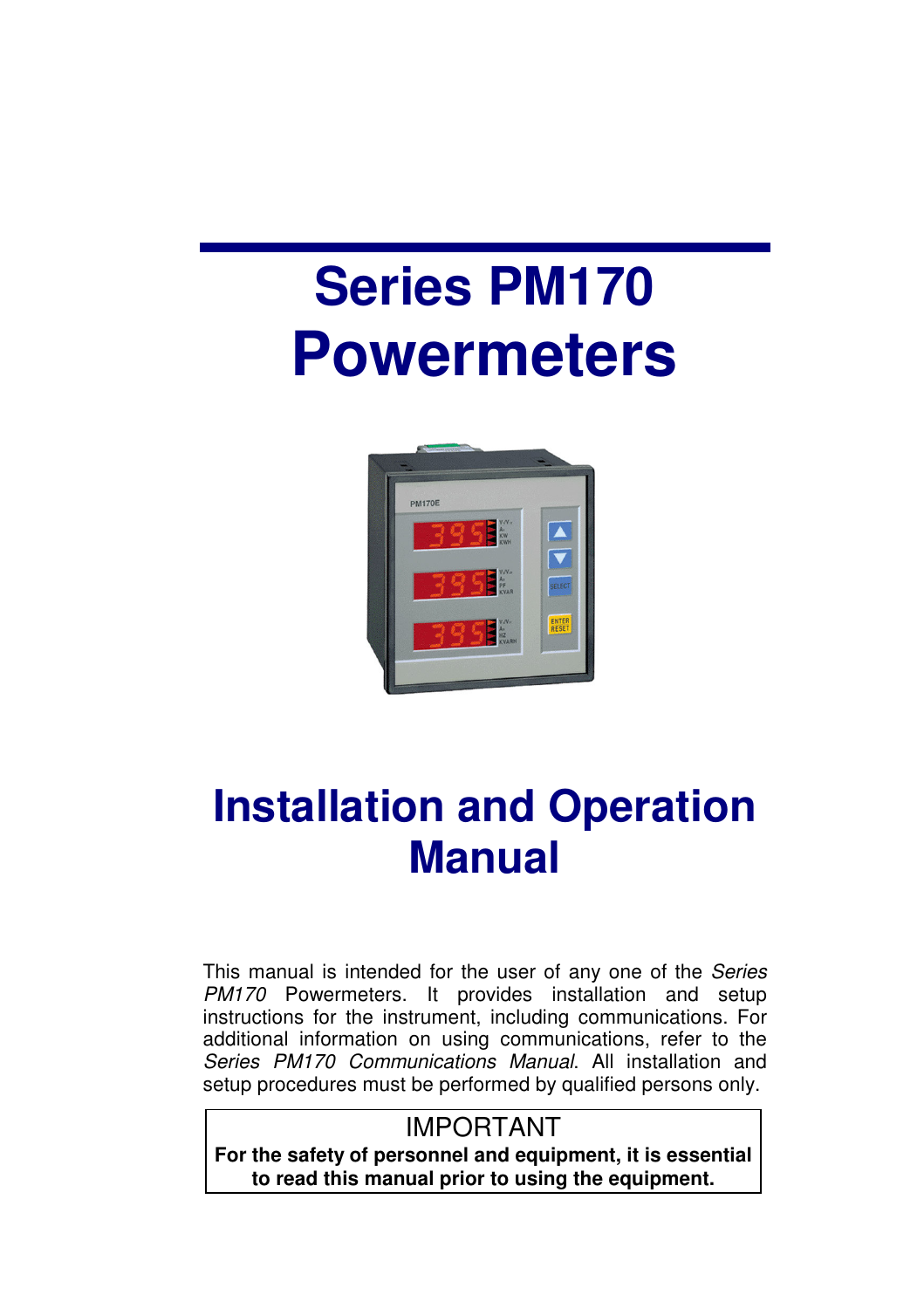#### **LIMITED WARRANTY**

The manufacturer offers the customer an 24-month functional warranty on the instrument for faulty workmanship or parts from date of dispatch from the distributor. In all cases, this warranty is good for 36 months from the date of production. This warranty is on a return to factory basis.

The manufacturer does not accept liability for any damage caused by instrument malfunction. The manufacturer accepts no responsibility for the suitability of the instrument to the application for which it was purchased.

Failure to install, set up or operate the instrument according to the instructions herein may void the warranty.

Your instrument should only be opened by a duly authorized representative of the manufacturer. The unit should only be opened in a fully anti-static environment. Failure to do so may damage the electronics and will void the warranty.

#### **NOTE**

The greatest care has been taken to manufacture and calibrate your instrument. However, these instructions do not purport to cover all possible contingencies that may arise during installation, operation or maintenance, and all details and variations of this equipment do not purport to be covered by these instructions.

For additional information regarding installation, operation or maintenance of this instrument, contact the manufacturer or your local representative or distributor.

BG0043 REV. J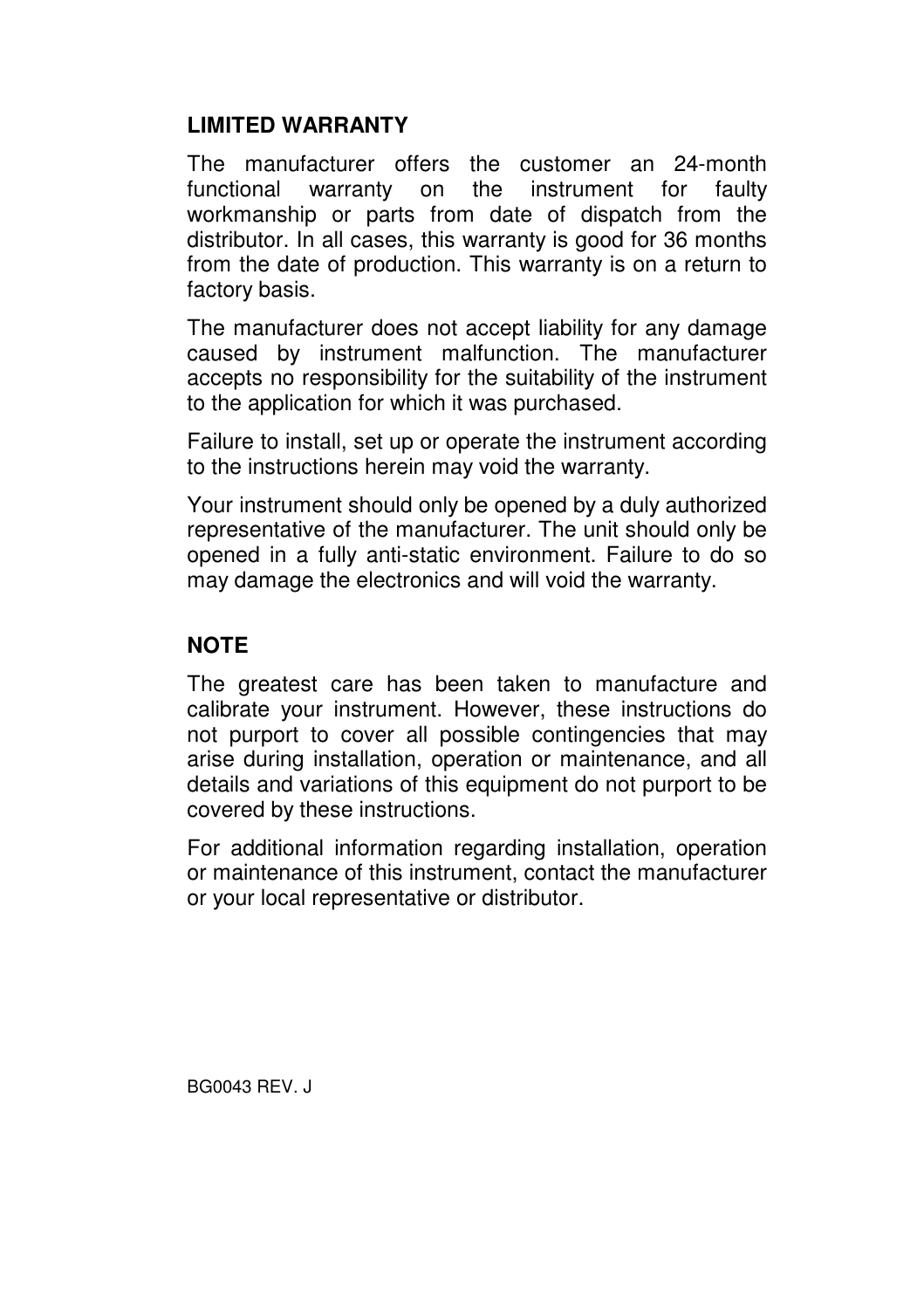# **Contents**

| 1 Initial Inspection______                    |    |
|-----------------------------------------------|----|
| <b>2 Mechanical Installation</b>              |    |
| 3 Electrical Installation                     |    |
| <b>3.1 Power Supply Connections</b>           |    |
| 3.2 Voltage Inputs                            |    |
| 3.3 Current Inputs _____                      |    |
| <b>3.4 Wiring Configurations</b>              |    |
| 3.5 Communications Connections - Optional     |    |
| 3.6 External Synchronization Input - Optional | 12 |
| 4 Turning on the Powermeter_                  | 12 |
| 5 Initial Setup_____                          | 13 |
| <b>6 Viewing the Displays</b>                 | 16 |
| <b>Appendix: Technical Specifications</b>     |    |

# **List of Figures**

| Figure 2-1 Dimensions and Mounting                            |          |
|---------------------------------------------------------------|----------|
| Figure 3-1 Locations of Terminals & Communication Connector   |          |
| Figures 3-2 - 3-6 Wiring Configurations                       | 4-6      |
| Figure 3-7 Communications Adapters                            | 6        |
| Figures 3-8 - 3-15 Communications Cable Connections: Computer | $9 - 10$ |
| Figures 3-16 - 3-23 Communications Cable Connections: Printer | 11       |
| Figures 3-24 - 3-25 Communications Cable Connections: Modem   | 12       |
| Figure 5-1 Display Example                                    | 13       |
| Figure 6-1 Panel Detail                                       | 16       |

### **List of Tables**

| Table 3-1 Terminals: D Type Adapter         |    |
|---------------------------------------------|----|
| Table 3-2 Terminals: Terminal Block Adapter |    |
| Table 5-1 Basic Setup Parameters            | 15 |
| Table 5-2 Communications Setup Parameters   | 15 |
| Table 6-1 Displayed Parameters - PM170      | 16 |
| Table 6-2 Displayed Parameters - PM170E     | 17 |
| Table 6-3 Displayed Parameters - PM170M     | 18 |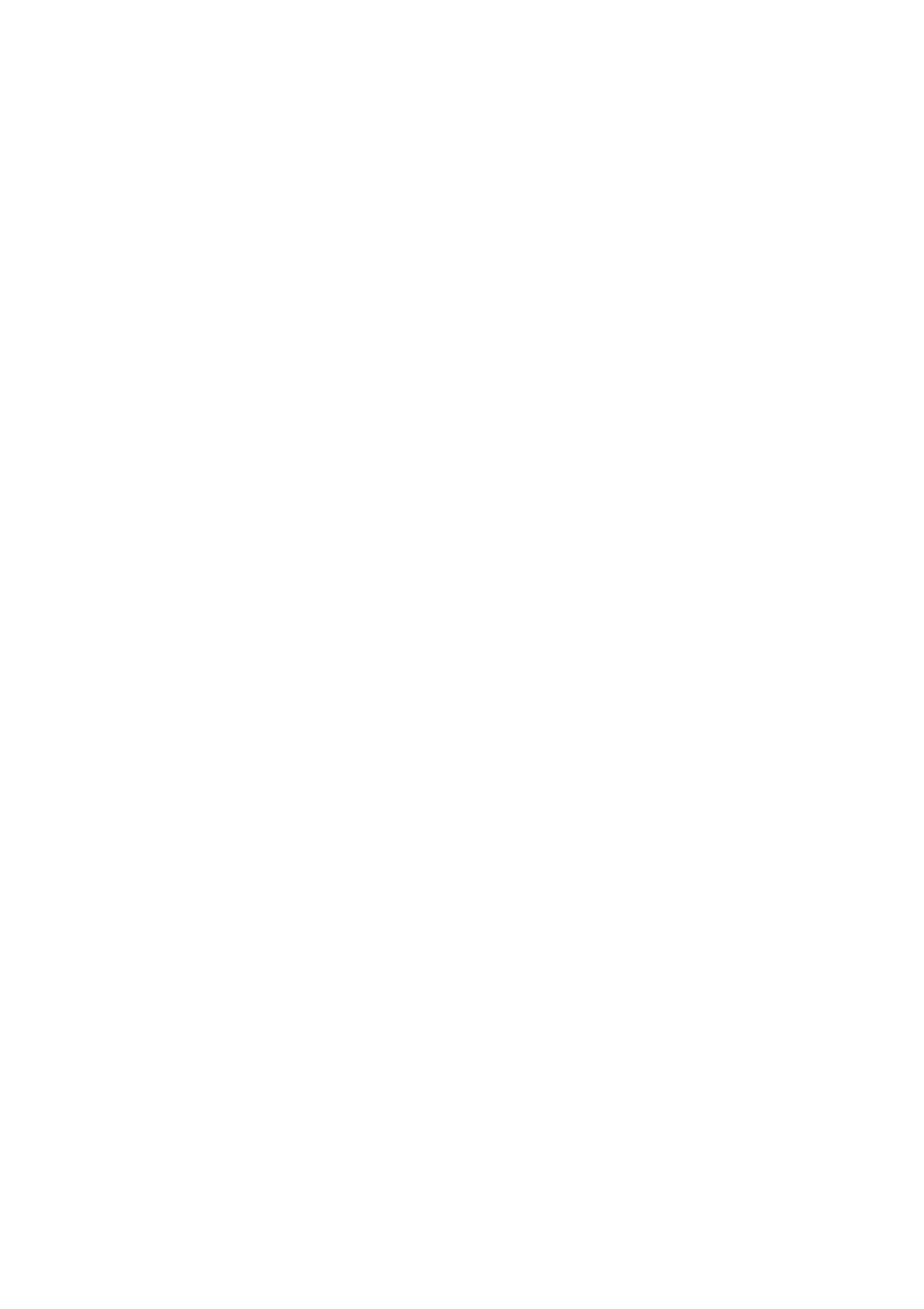# **1 Initial Inspection**

Confirm that the instrument is damage-free, and only then test the electrical performance. **Under no circumstances should the instrument be connected to a power source if it is damaged.** 

Check that the instrument conforms to your order (appropriate power supply, voltage and current input options).

# **2 Mechanical Installation**

#### **Location**

- away from heat sources in a dirt-free environment
- away from direct sunlight
- no contact with oil, moisture or rain
- away from very high electric fields

#### **Mounting Procedure**

Prepare the panel cut-out, 136 x 136 mm, prior to mounting. Lock the instrument into place using the 4 supplied latches (see Figure 2-1).

STEP 1: Place the instrument through the cut-out.

STEP 2: Assemble the latches onto the outer wall of the enclosure.

STEP 3: Tighten the screws, torque 30 Oz Inch (0.21 N m).



Figure 2-1 Dimensions and Mounting System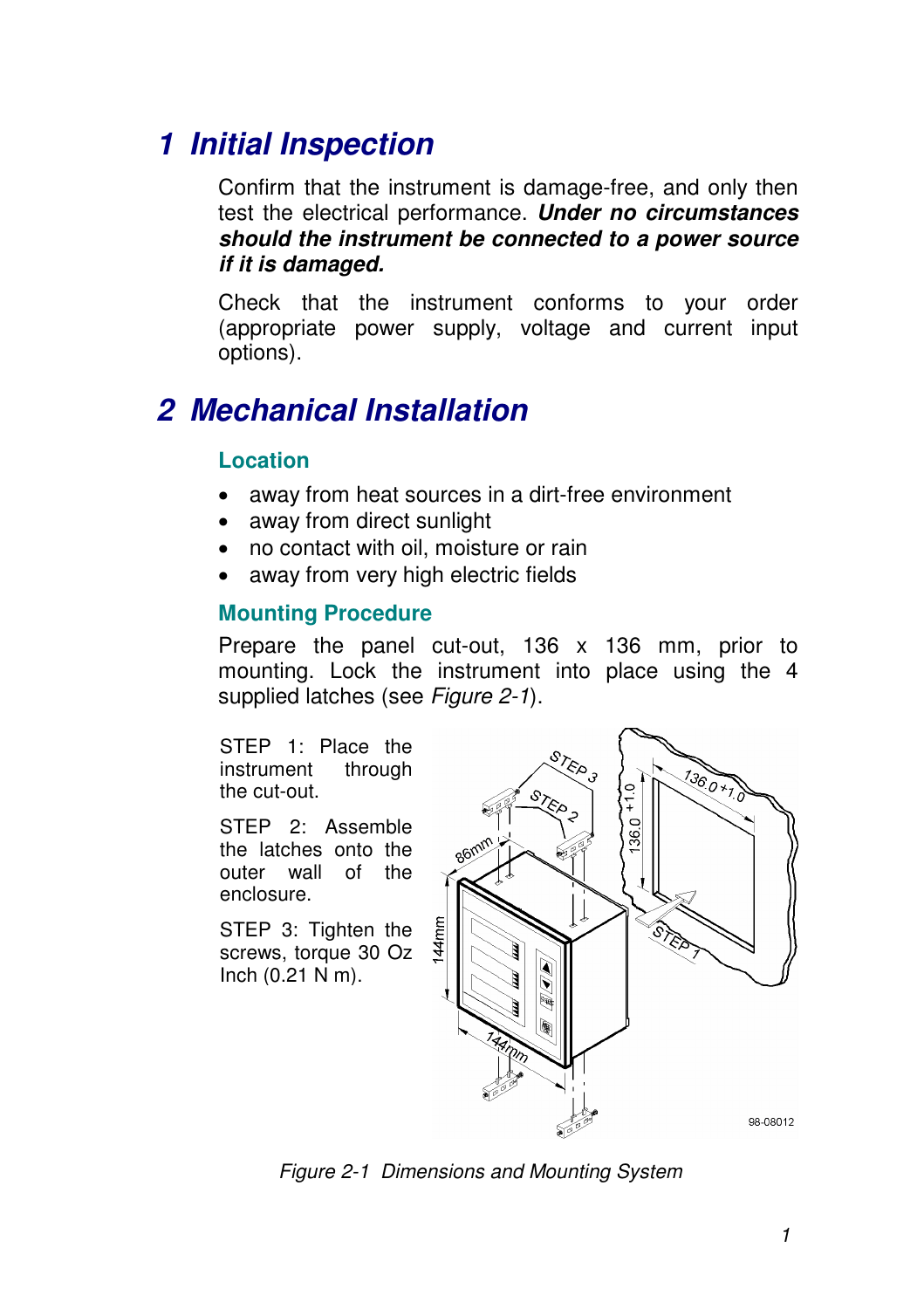# **3 Electrical Installation**

 **Before performing any installation procedure, ensure that all incoming power sources are shut OFF. Failure to observe this practice can result in serious or even fatal injury and damage to equipment.** 



Figure 3-1 Locations of Terminals and Communication Connector: Rear View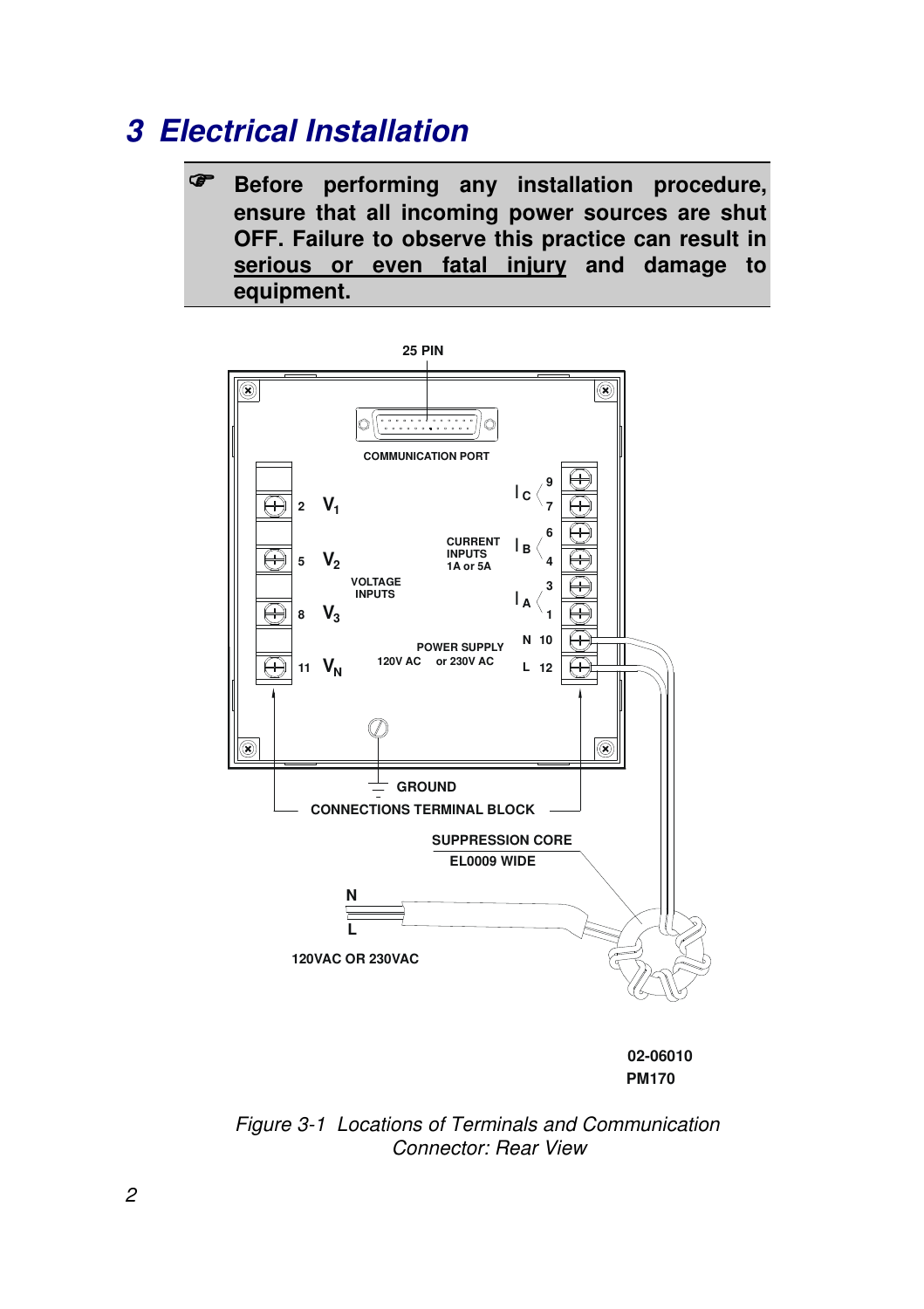#### **3.1 Power Supply Connections**

Use the suppression core provided for connecting the live line to terminal 12 and the neutral to terminal 10.

#### **3.2 Voltage Inputs**

#### **660V Input (Standard)**

Use any of the five wiring configurations shown in Figures 3-2 through 3-6.

#### **120V Input (Option U)**

120V input usually implies use of a potential transformer (PT). Use either of the wiring configurations shown in Figures 3-4 and 3-6.

#### **3.3 Current Inputs**

**The secondary of a current transformer must never be allowed to be open circuit when the primary is energized. An open circuit can cause high voltages, possibly resulting in equipment damage, fire and even serious or fatal injury. Ensure that the current transformer wiring is made through shorting switches and is secured using an external strain relief to reduce mechanical strain on the screw terminals, if necessary.** 

**The CTs must be connected in the correct order and with the correct polarity as shown in the wiring diagrams for the instrument to operate properly.** If the instrument displays a power factor of zero or close to it, or if power readings show unreasonable values, this may indicate that the polarity of the CT connections is reversed.

#### **3.4 Wiring Configurations**

- 
- 
- 4 Wire Wye (with PT)
- 3 Wire Direct 4 Wire Direct Delta
- 4 Wire Direct 3 Wire Open Delta (with PT)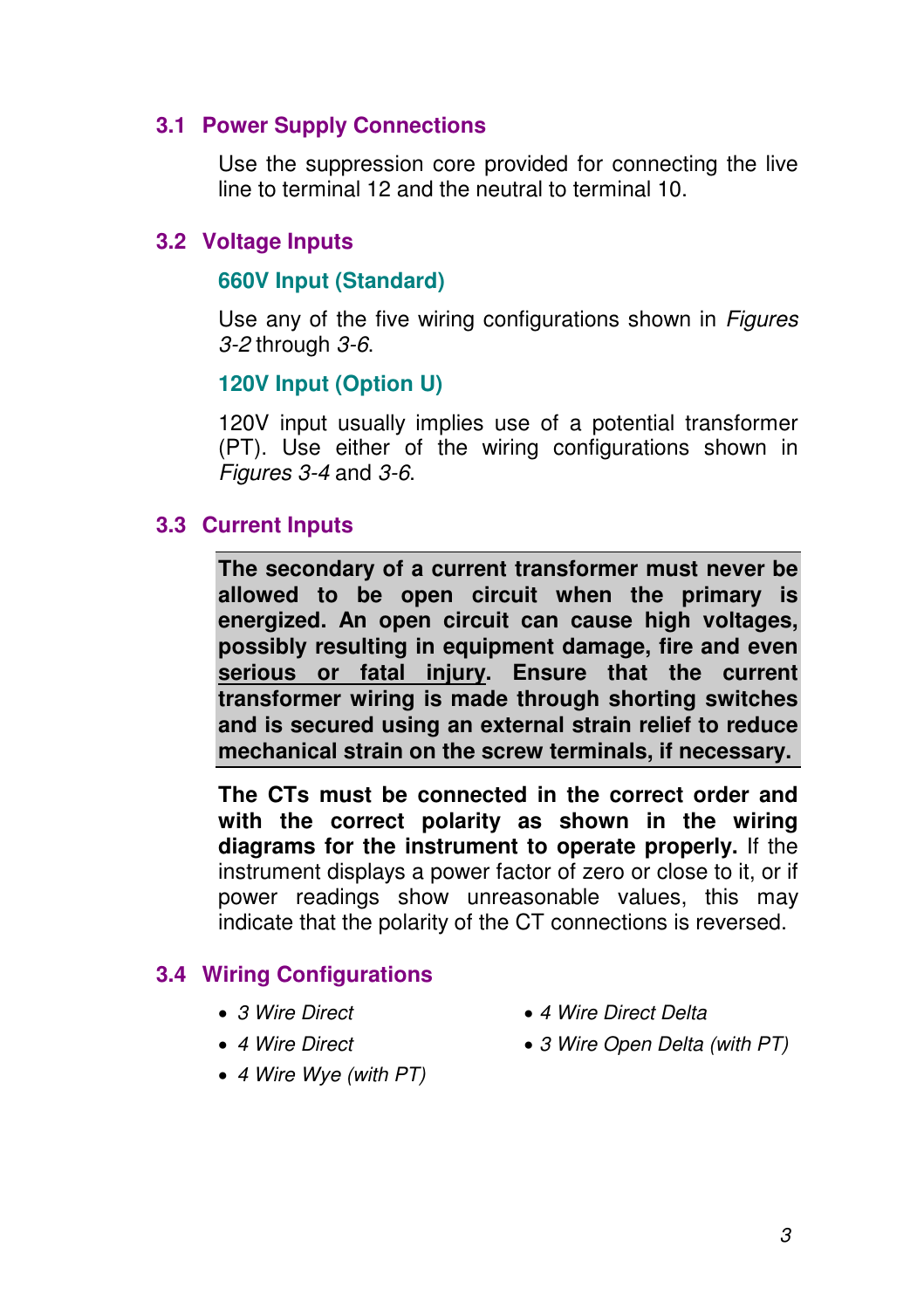

98-06020

Figure 3-3 4 Wire Direct Connection Wiring Mode: **4L-n** or **4L-L** 

4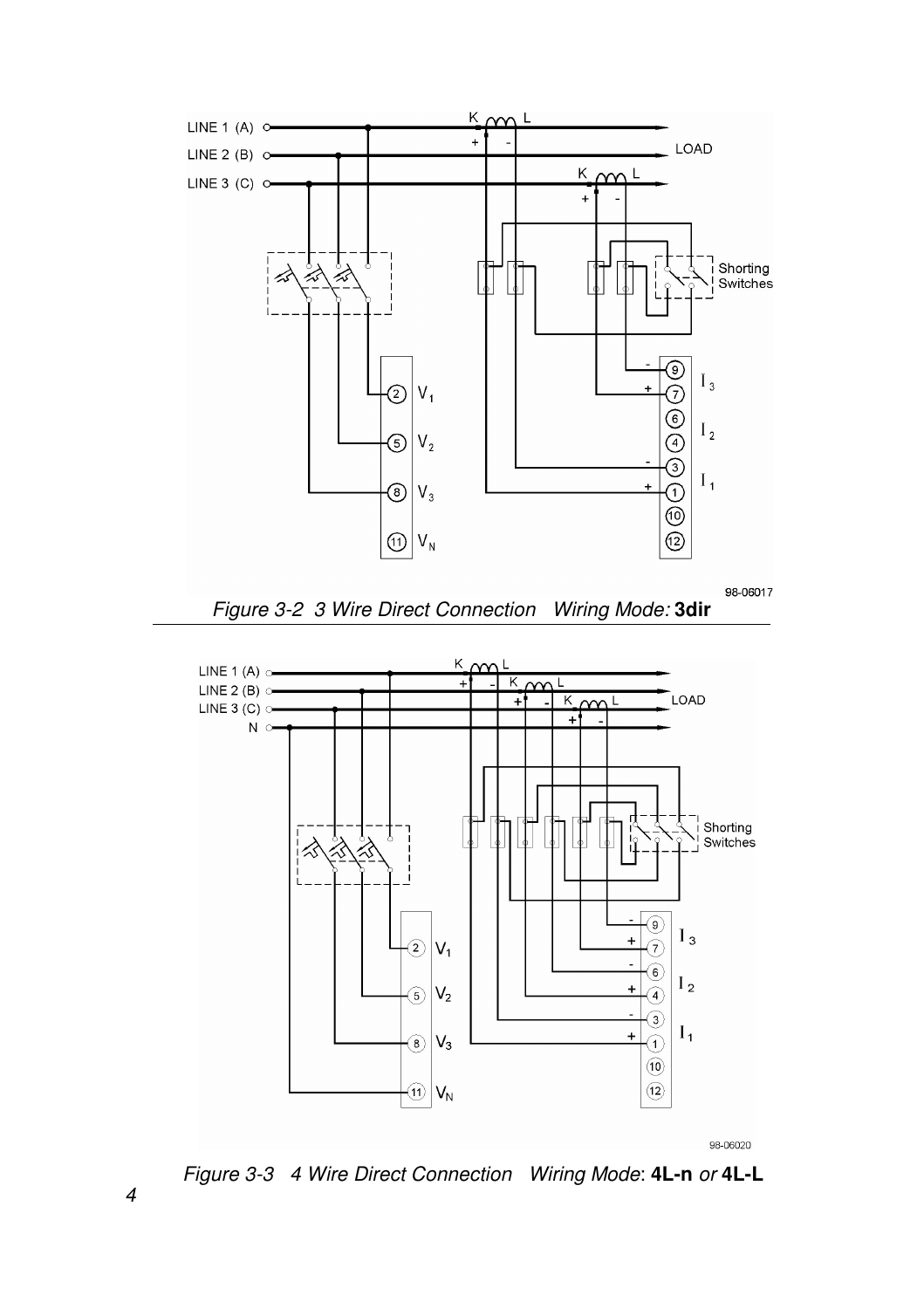





Figure 3-5 4 Wire Direct Delta Connection Wiring Mode: **4L-n** or **4L-L** 

98-06021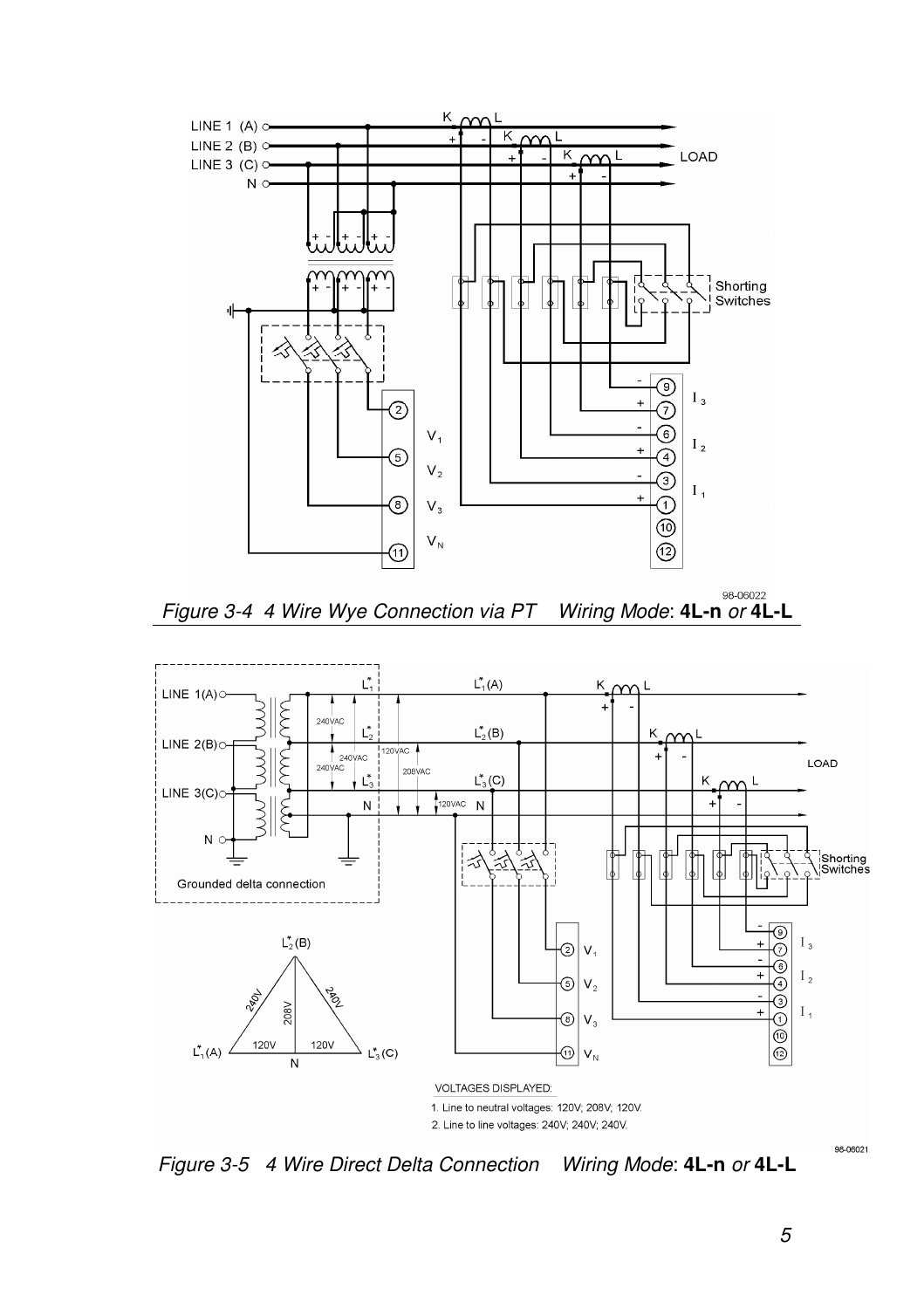

Figure 3-6 3 Wire Open Delta Connection via PT Wiring Mode: **3 OP** 

#### **3.5 Communication Connections - Optional**

#### **Adapters**

EIA RS-232, RS-422 and RS-485 communication lines are connected to the PM170 via the communication adapter, which must be installed on the 25-pin female connector on the rear of the instrument. The two types of communication adapters, **D Type** and **Terminal Block**, are shown in Figure 3-7.



Figure 3-7 Communication Adapters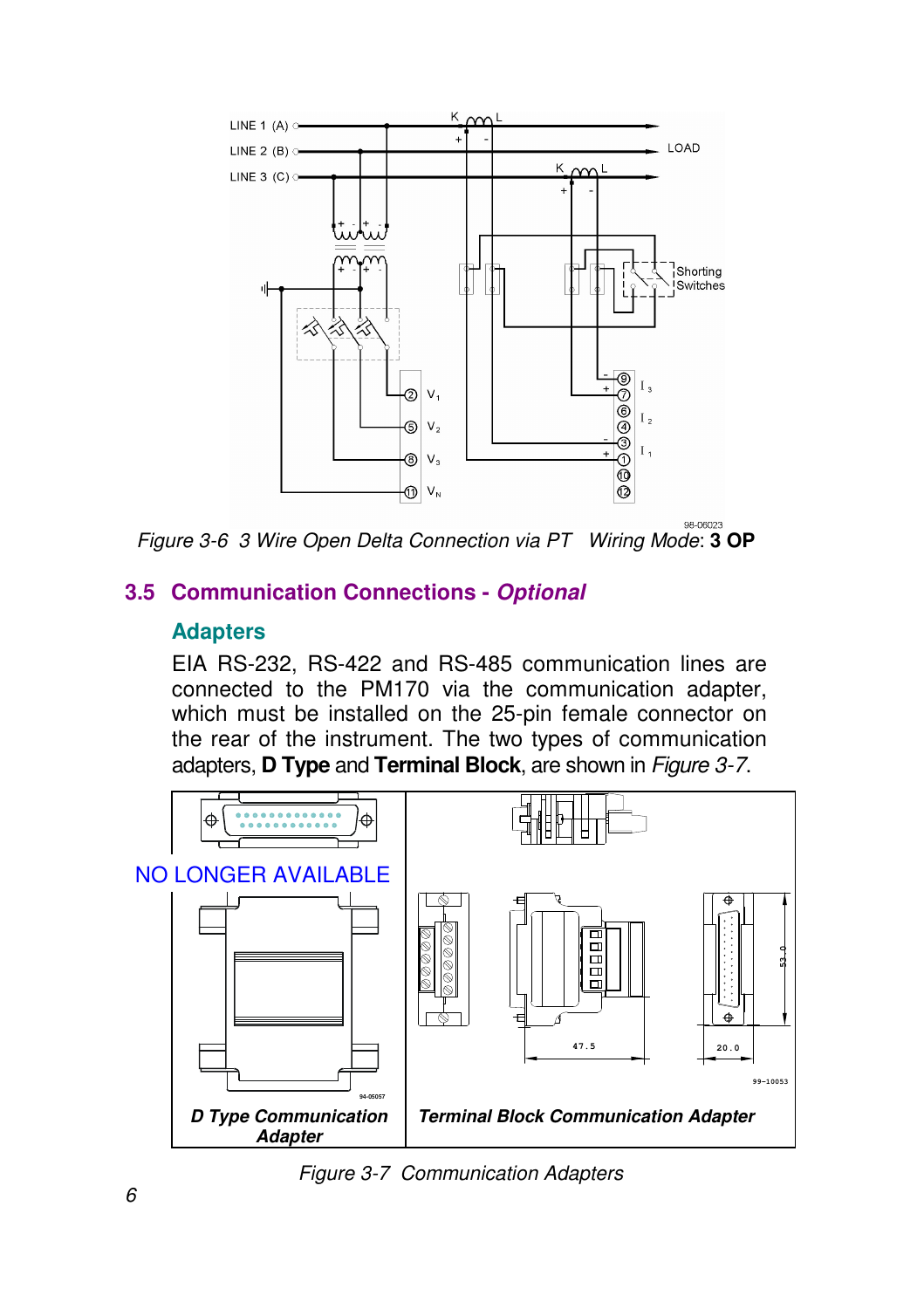#### **Connecting the D Type Adapter**

- 1. Plug the 25-pin male end of the adapter into the Powermeter connector (port) and tighten the screws.
- 2. Connect your serial line to the adapter's 25-pin female plug.

#### **Connecting the Terminal Block Adapter**

- 1. Plug the 25-pin male end of the adapter into the Powermeter connector (port) and tighten the screws.
- 2. Connect your communications lines to the terminal block of the communication adapter.

The terminals and their functions for the two adapter types are listed in Tables 3-1 and 3-2.

| Pin            | Terminal       | Function                     | Signal        |
|----------------|----------------|------------------------------|---------------|
| 1              | OV             | Common (signal ground)       | <b>RS-232</b> |
| $\overline{2}$ | TXD            | <b>Transmit Data</b>         | <b>RS-232</b> |
| 3              | <b>RXD</b>     | Receive Data                 | <b>RS-232</b> |
| 4              | <b>DTR</b>     | Data Terminal Ready          | <b>RS-232</b> |
| 5              | <b>DSR/CTS</b> | Data Set Ready/Clear To Send | <b>RS-232</b> |
| 14             | $TXD+$         | + Transmit Data              | RS-422/RS-485 |
| 15             | $RXD+$         | + Receive Data               | RS-422/RS-485 |
| 16             | TXD-           | - Transmit Data              | RS-422/RS-485 |
| 17             | RXD-           | - Receive Data               | RS-422/RS-485 |

Table 3-1 Terminals: D Type Adapter

Table 3-2 Terminals: Terminal Block Adapter

| Terminal         |            | Function                     |                                             |  |
|------------------|------------|------------------------------|---------------------------------------------|--|
| <i>RS-232</i>    | TXD        | Transmit Data                |                                             |  |
|                  | RXD        | Receive Data                 |                                             |  |
|                  | <b>DTR</b> | Data Terminal Ready          |                                             |  |
|                  | <b>DSR</b> | Data Set Ready/Clear To Send |                                             |  |
|                  | SG         | Common (signal ground)       |                                             |  |
| RS-422/RS-485 TX |            | + Transmit Data              | NOTE: For RS-485<br>communications, connect |  |
|                  | <b>RX</b>  | + Receive Data               | together terminals TX and                   |  |
|                  | -TX        | - Transmit Data              | RX, and terminals - TX and<br>-RX.          |  |
|                  | -RX        | - Receive Data               |                                             |  |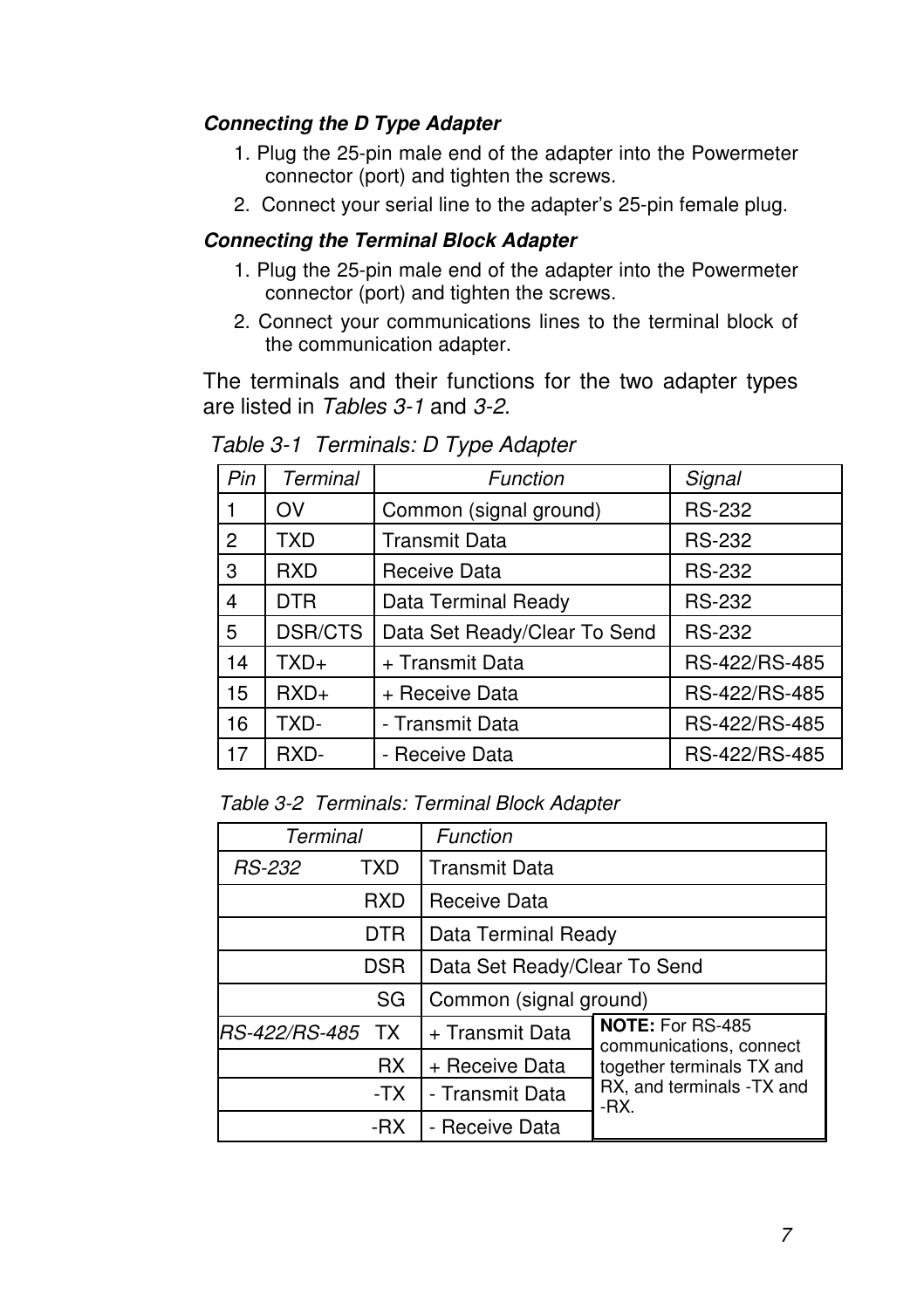#### **Cable Connections**

RS-232 communication allows a single point-to-point connection (one instrument to the serial port of the computer, printer or modem. A flat cable can be used. Cable length may be maximum 15m.

RS-422/RS-485 communications allow connection of up to 32 instruments to one host computer or PLC. The total cable length may be 1200m, using 22 gauge shielded, twisted pair cables. RS-422 (full duplex) requires 4 wires; RS-485 (half duplex), 2 wires. To minimize reflections and reduce cross talk, it is recommended to terminate line ends with termination resistors RT1 and RT2 of 150-500 Ohm, 0.25W. The manufacturer's RS-232 to RS-422/RS-485 converter has an internal termination resistor and does not require the RT1 external resistor.

When lines are routed through an electrically noisy environment, input protection against switching or lightninginduced surge voltages is required in addition to line termination. Surge voltages can be generated by switching operations in power substations, or can occur as a result of voltage deep fade, phase gating controls, contactor relay controls, etc. Transient surge voltage effects may disable the master PC or PLC and in the worst case lead to destruction of unprotected electronic components.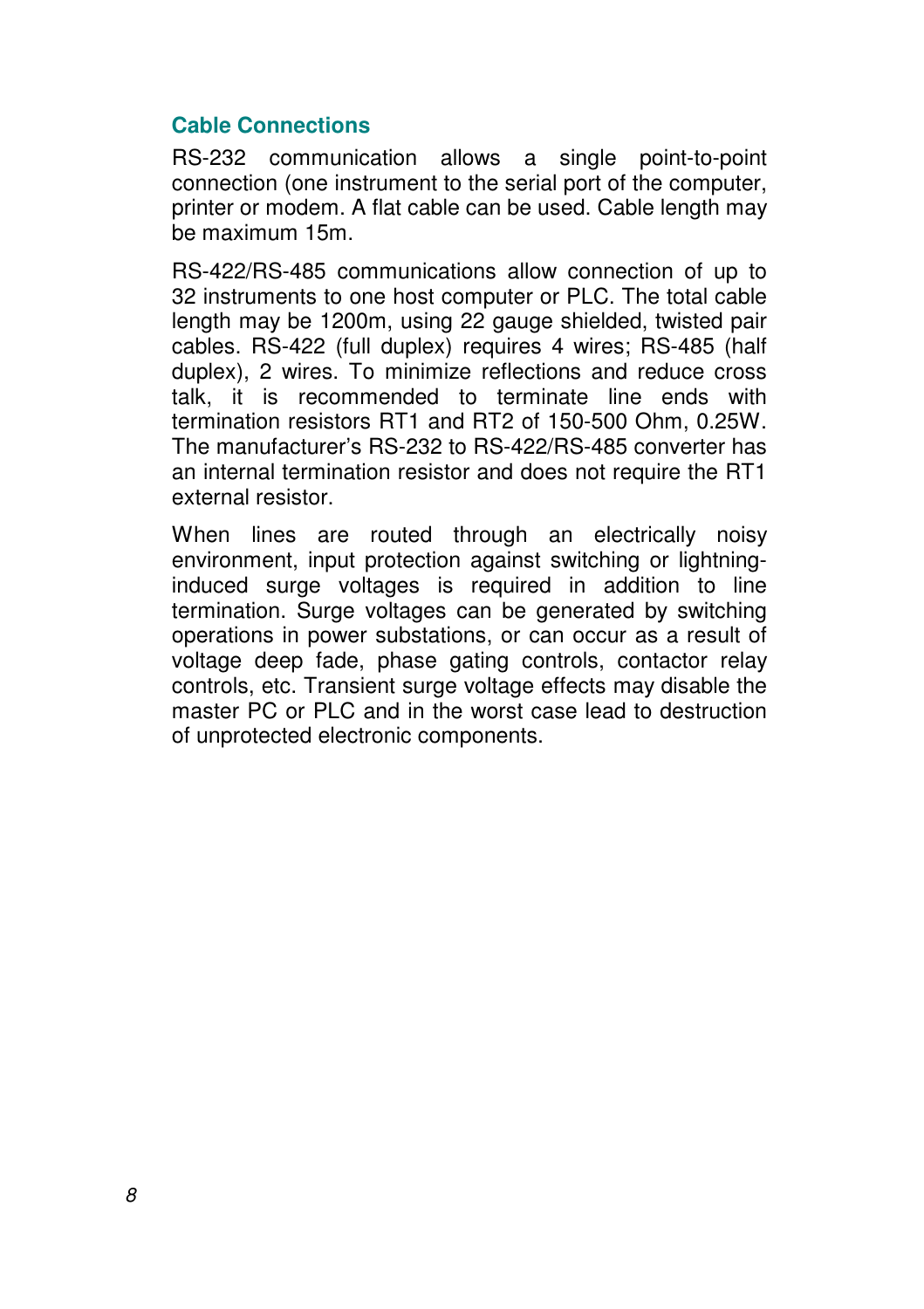

#### 9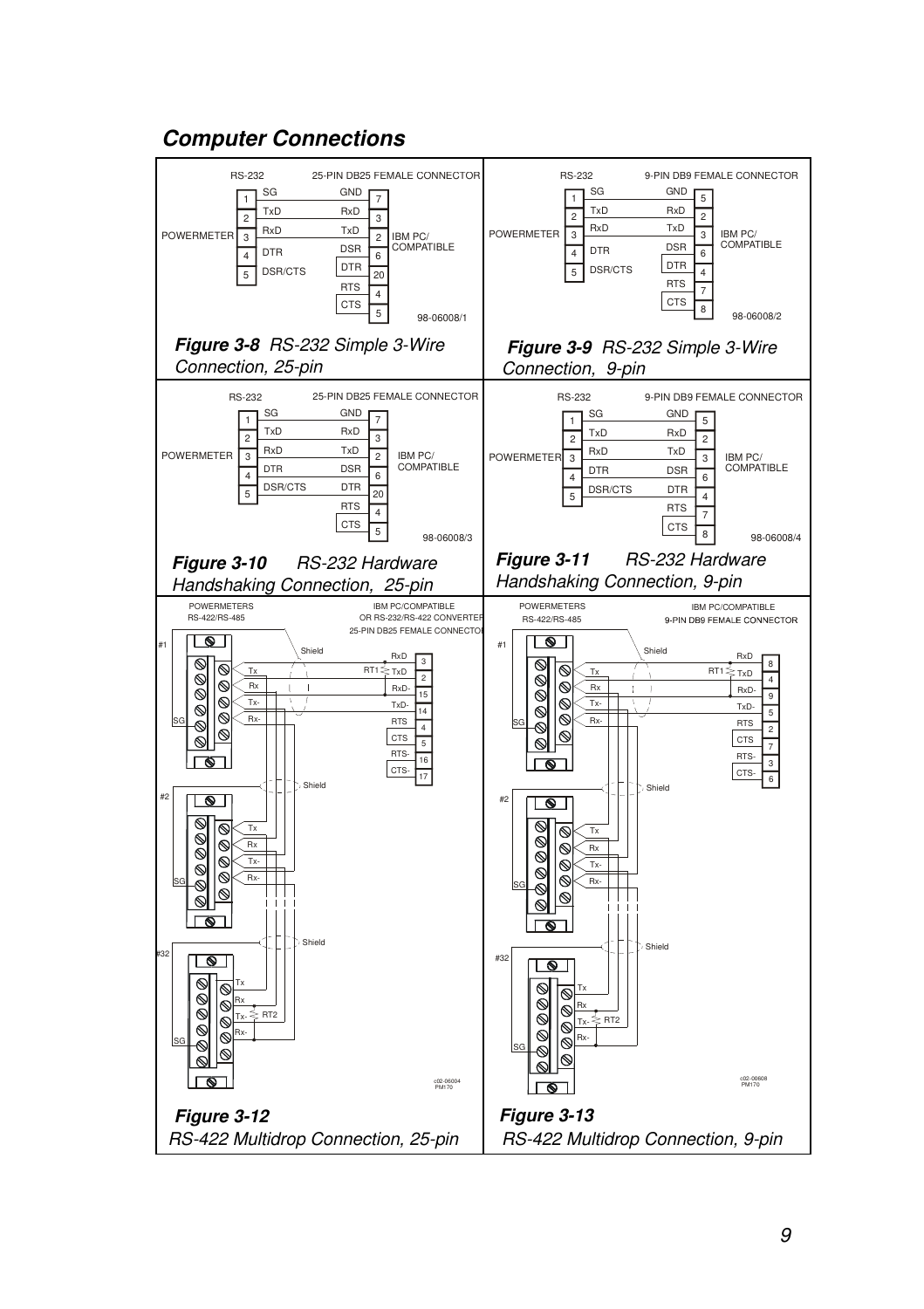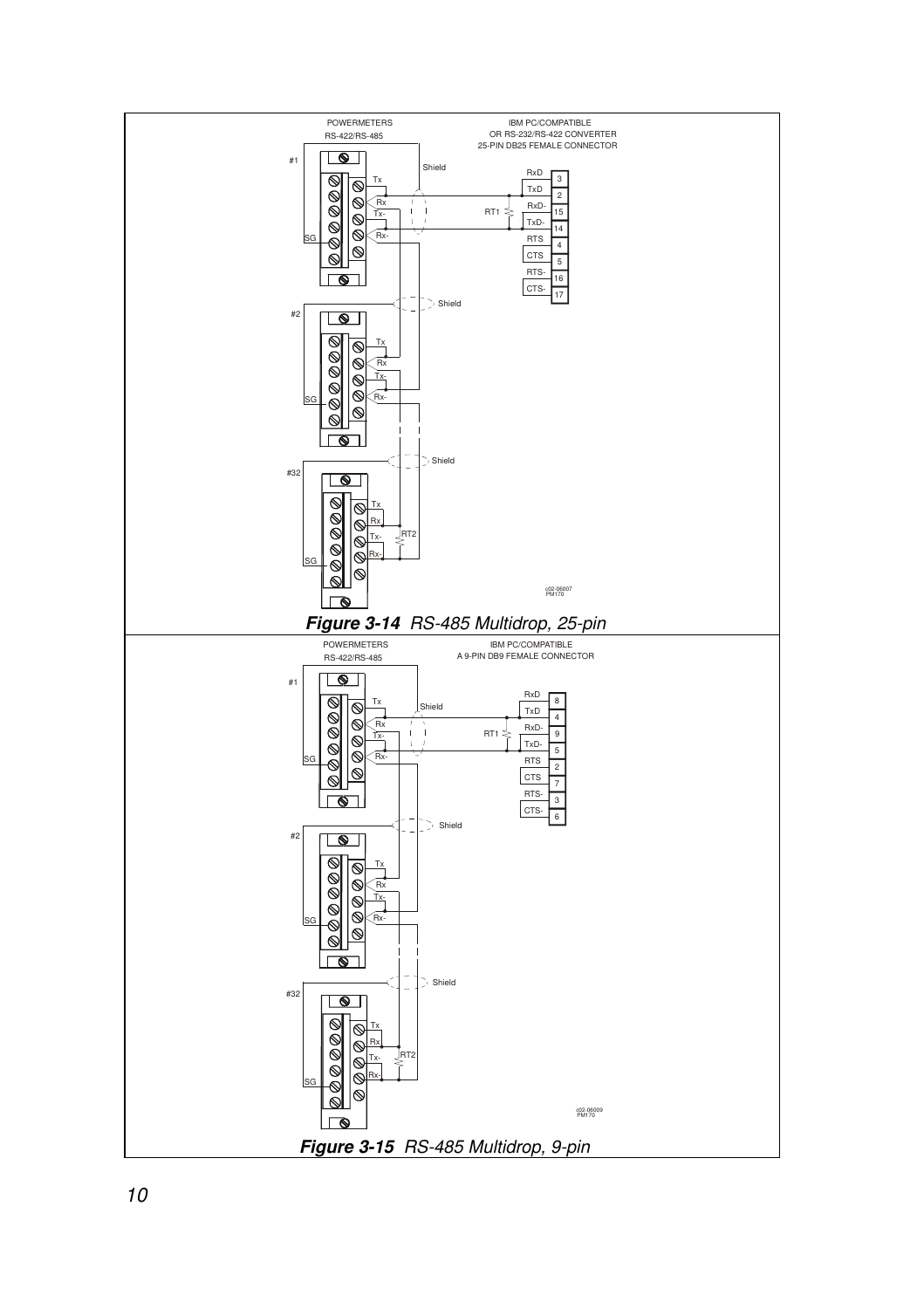#### **Printer Connections**

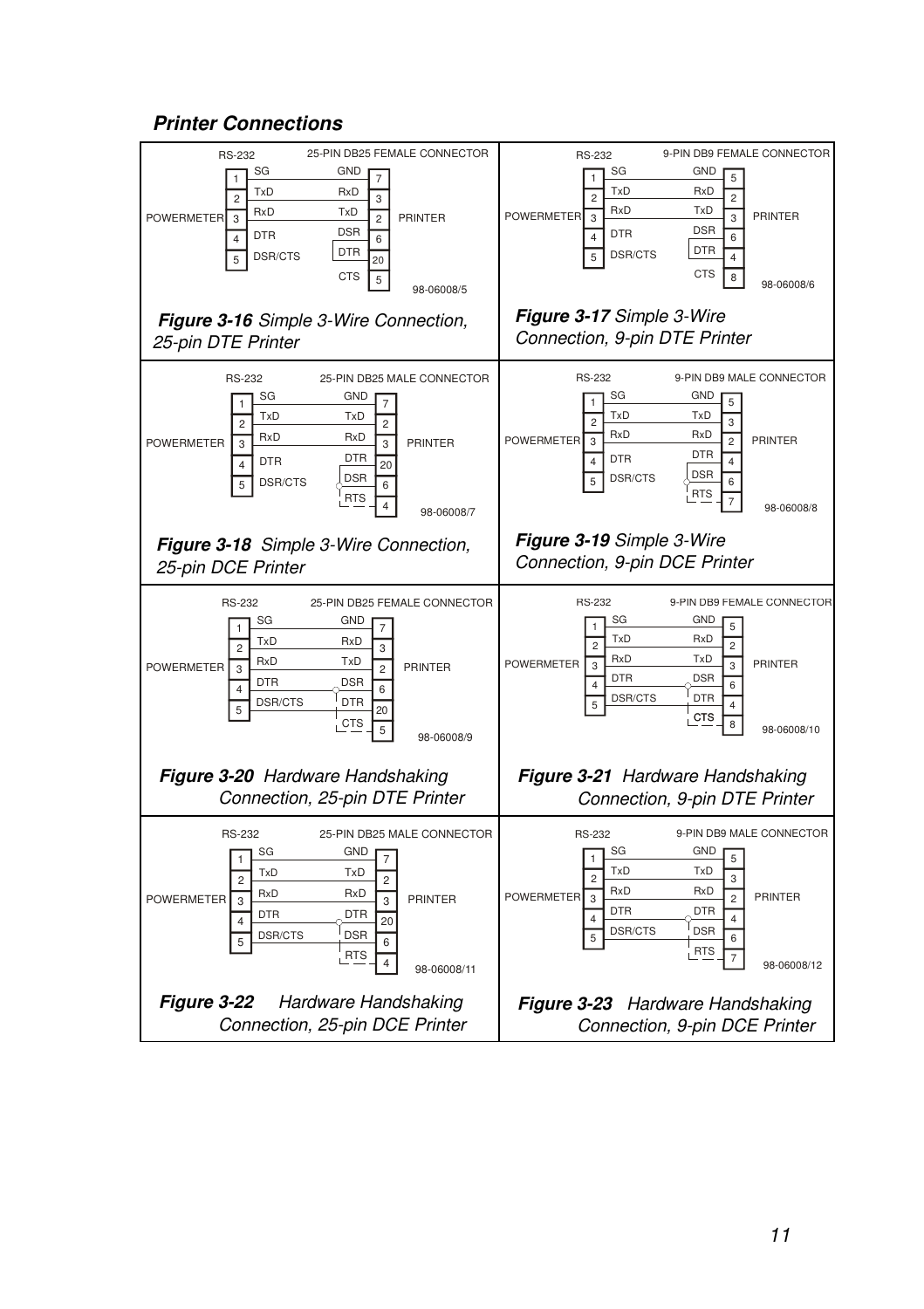#### **Modem Connection**



#### **3.6 External Synchronization Input - Optional**

External synchronization can be used in the PM170E and PM170M for power demand interval measurements. External synchronization requires a timing pulse from the source utility company indicating the beginning of the demand interval. The signal is delivered via pins 13 and 25 on the Powermeter's communication connector (port). If you are using the optional communication adapter, the external synchronization source should be connected as follows:

> if D Type adapter: to pins 13 and 25 on the 25-pin female side of the adapter;

> if Terminal Block adapter: to terminals EXT.1 and EXT.2 on the terminal block of the adapter.

A utility pulse signal should be supplied via a volt-free relay contact having a minimum rating of 24V DC, 0.5A. The minimum pulse width is 50 ms.

# **4 Turning on the Powermeter**

Connect the Powermeter to a suitable power supply. If a diagnostic code other than '8' constantly appears when you apply power to the instrument, contact your local distributor for instructions.

Upon power up, the Powermeter assumes the working mode. In this mode, the Powermeter executes measurement functions and displays the results on the front panel (see Section 6, Viewing the Displays).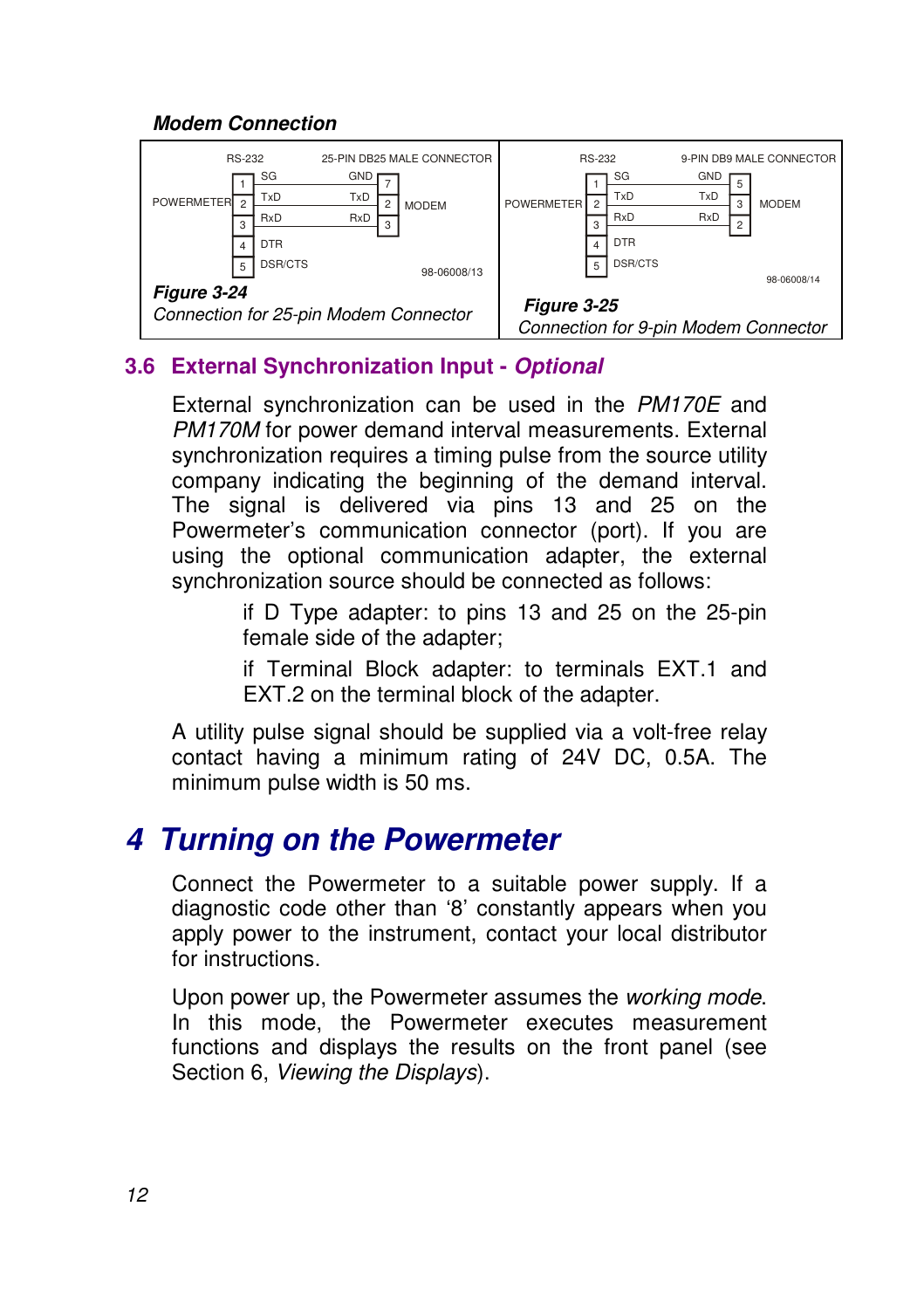# **5 Initial Setup**

**Correct definition of the setup parameters is essential to proper functioning of the instrument and correct readings.**

A typical setup menu display is shown in Figure 5-1.



Figure 5-1 Display Example

#### **Procedure**

Upon power up, the instrument is in the **working** mode.

- Press the **SELECT** key to enter the **configuration** mode. The small arrow LEDs will cease to be lit up.
- $\%$  Use the arrow keys to scroll up or down the pages until the code for the parameter you want to define appears in the upper window.

The menu list is circular, i.e., when you reach the last parameter and continue to scroll down, the first parameter will appear.

When you are selecting a setup parameter, the menu (upper) window is the active window. This is indicated by a dot following the menu code.

When you are ready to choose an option/value for the selected parameter, you must make the option (lower) window the active window. For communications setup parameters, there may be two options together, which will be displayed in this case in the middle and lower windows.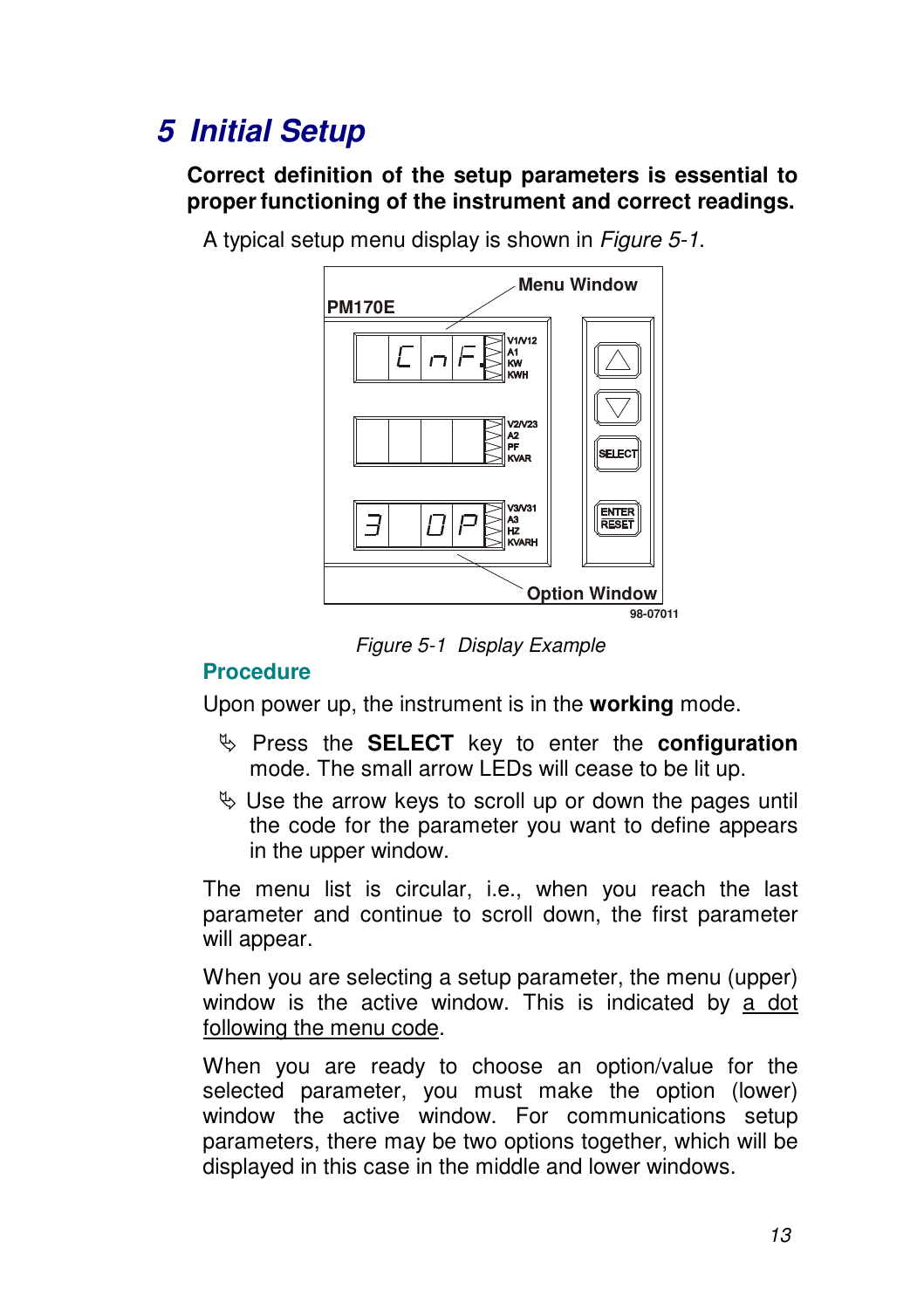- $\%$  Press the **SELECT** key and hold; while holding, press the up arrow key as well, and hold both for about 5 seconds, until the dot in the menu window disappears. Now the option window is active.
- Use the **up and down arrow keys** to choose the desired option/value.
- $\%$  When the desired option/value appears in the option window, press the **ENTER** key. The chosen option/value has now been entered, and the dot will reappear in the menu window, indicating that the menu window is now active.
- Press **ENTER** to exit the **configuration** mode and return to the **working** mode.

#### **Example: Wiring Mode Setup**

| 'nF<br>r. |  |
|-----------|--|
|           |  |
| ρ         |  |

Press SELECT to enter the configuration mode. Use the arrow keys to scroll up or down until **CnF.** appears in the upper window.

The lower window will have the current configuration of the wiring mode.

| :nF<br>C |
|----------|
|          |
| ь        |

 Next, make the lower window the active window, as follows:

Press the SELECT key and hold; while holding, press the up arrow key as well, and hold both keys for about 5 seconds, until the dot in the upper window disappears.

Now the lower window is active, and you are ready to change the wiring mode.

Use the up and down arrow keys to choose the desired option.



 When the desired option appears in the option window, press ENTER. (In this example we changed the wiring mode to **4L-n**). The chosen option has now been entered, and the dot will reappear in the upper window, indicating that the upper window is now active.

Press ENTER to exit the configuration mode.

Tables 5.1 and 5.2 list the basic and communications setup parameters and the available options/values for each.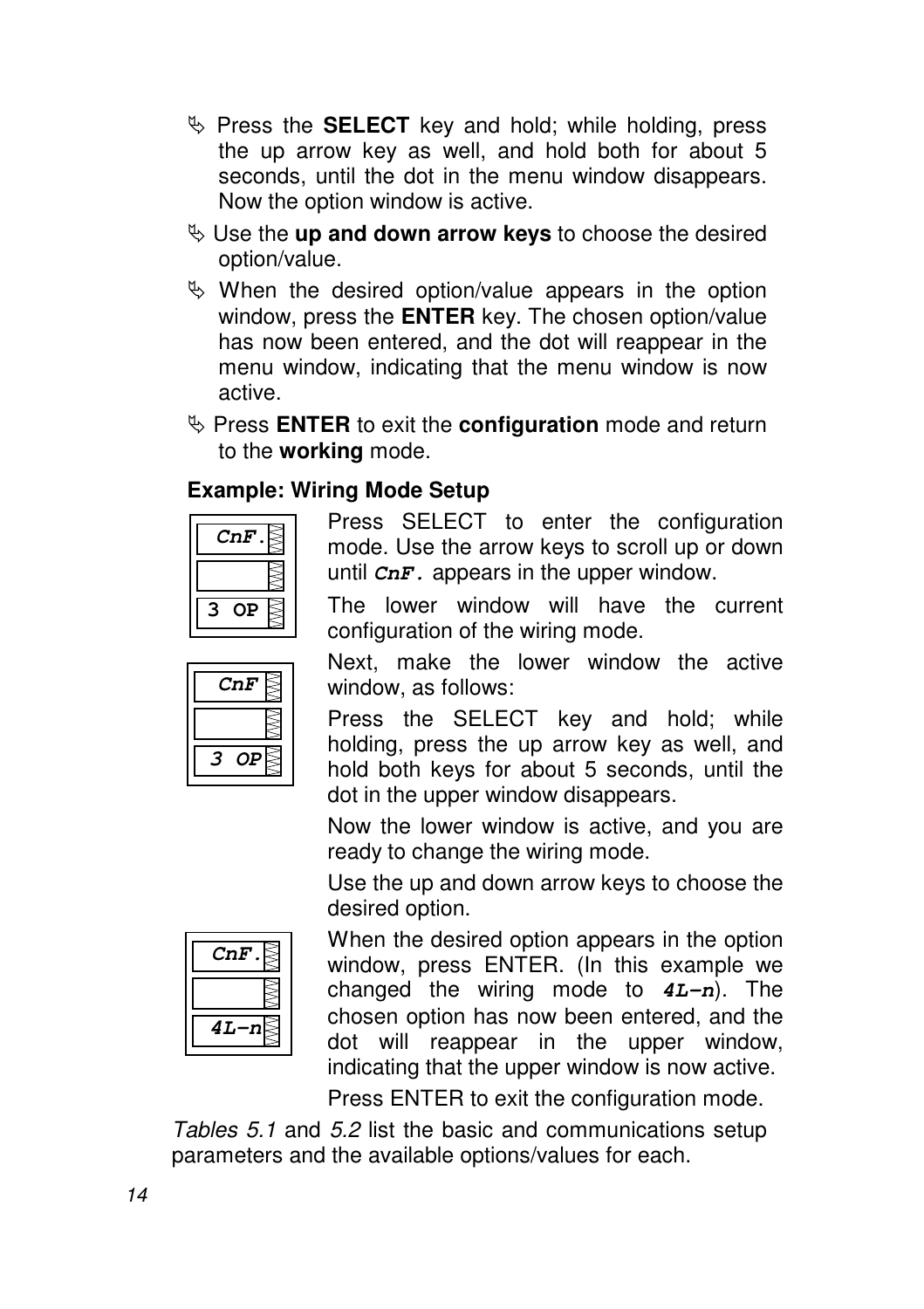Table 5-1 Basic Setup Parameters

| Menu | Parameter                                  | Options /                    | Description                                                                                                                            |
|------|--------------------------------------------|------------------------------|----------------------------------------------------------------------------------------------------------------------------------------|
| Code | Name                                       | Value Range                  |                                                                                                                                        |
| CnF. | <b>Wiring Mode</b>                         | 3 OP<br>4L-n<br>3dir<br>4L-L | 3-wire Open delta<br>4-wire Line-to-neutral mode<br>3-wire Direct connection<br>4-wire Line-to-line mode                               |
| Pt.  | <b>PT Ratio</b>                            | 1.0 to 6500.0                | The turns ratio of the potential<br>transformers                                                                                       |
| Ct.  | CT Primary<br>Current                      | 1 to 50000                   | The primary current rating of the phase<br>current transformers, in A (amperes)                                                        |
| Р.   | Power Demand<br>Period<br>(PM170E, PM170M) | 30.60.E                      | 1,2,5,10,15,20, The length of the demand period for<br>power demand calculations, in minutes<br>$E =$ external synchronization         |
| AP.  | Ampere Demand 0 to 1800<br>Period          |                              | The length of the demand period for<br>ampere demand calculations, in<br>$seconds; 0 = measuring peak currents$                        |
| buF. | <b>Buffer Size</b>                         | nor, UnSt                    | The number of measurements for<br>RMS sliding averaging:<br>nor - normal buffer (8 entries)<br>UnSt - unstable conditions (32 entries) |
| rSt. | <b>RESET</b><br>Enable/Disable             | OFF, On                      | Protects against inadvertent reset via<br>the front panel. When set to OFF, this<br>function is disabled                               |

#### Table 5-2 Communications Setup Parameters

(These parameters appear only if the optional communications adapter is connected).

| Menu<br>Code | Parameter<br>Name                             | Options /<br>Value Range                                                            | Description                                                                        |
|--------------|-----------------------------------------------|-------------------------------------------------------------------------------------|------------------------------------------------------------------------------------|
| br.          | Data Format<br>and Baud Rate                  | Data Formats: 7E, 8n, 8E<br>Baud Rates: 110, 300, 600,<br>1200, 2400, 4800, or 9600 | 7/8 bit, even/no parity<br>bps                                                     |
| Add.         | Address                                       | 0 to 247                                                                            | Communication<br>address                                                           |
| H.Sh.        | Handshaking                                   | SOFt                                                                                | Software handshaking<br>(XON/XOFF protocol)                                        |
|              |                                               | HArd                                                                                | Hardware handshaking<br>(CTS protocol). DTR<br>signal permanently<br>asserted high |
| CoP.         | Communica-<br>tions Protocol<br>and Interface | Protocol: ASCI, rtu or Prnt<br>Interface: 232, 422 or 485                           | ASCII, Modbus or Print<br>RS-232, RS-422 or<br><b>RS-485</b>                       |
| Pr.          | Printout Period*                              | 1, 2, 5, 10, 15, 20, 30, 60                                                         | Time interval between<br>successive printouts, in<br>minutes                       |
|              |                                               | *for Print mode only; see the Series PM170 Communications Manual                    |                                                                                    |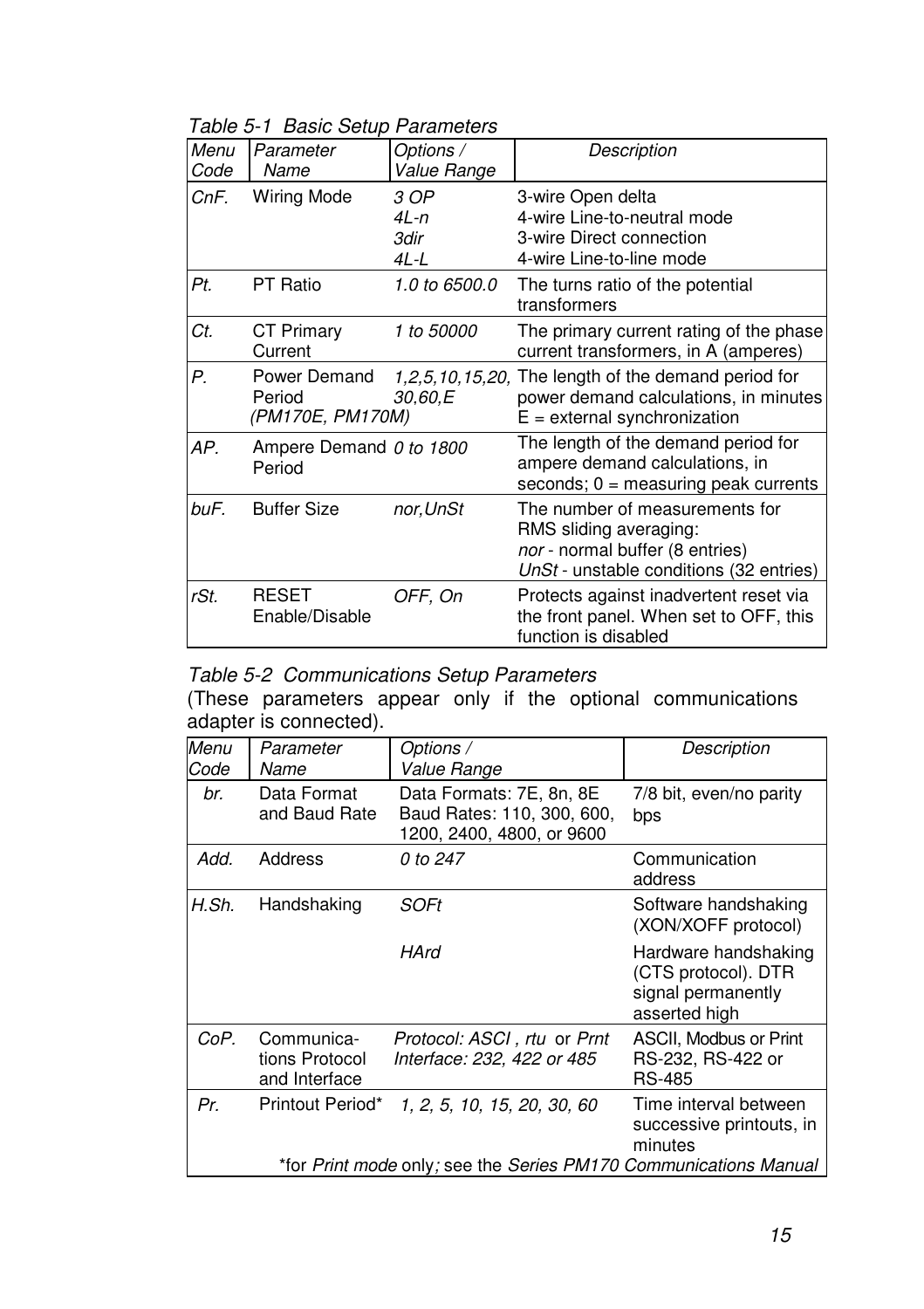## **6 Viewing the Displays**

To the right of each window on the panel, a small arrow LED will light up. This arrow indicates which parameter, or page, is being displayed. For real-time parameters, the arrow will be lit up continuously; for ampere or kW/kVA demand measurements, the arrow will flash.



Figure 6-1 Panel Detail

The arrow lit up continuously is denoted in Tables 6-1, 6-2 and 6-3 as  $\blacktriangleright$  . The flashing arrow is denoted as  $\blacktriangleright$ .

| Page             | Window     | Parameter                | Unit $\mathbb O$ | Range             |
|------------------|------------|--------------------------|------------------|-------------------|
| ►                | 1 (upper)  | Voltage L1/L12           | V/kV             | 0 to 999.9 kV     |
| $\triangleright$ | 2 (middle) | Voltage L2/L23           | V/kV             | 0 to 999.9 kV     |
| $\triangleright$ | 3 (lower)  | Voltage L3/L31           | V/kV             | 0 to 999.9 kV     |
| $\triangleright$ |            |                          |                  |                   |
| $\triangleright$ | 1 (upper)  | Current L1               | A/kA             | 0 to 60,00 kA     |
| ▶                | 2 (middle) | Current L <sub>2</sub>   | A/kA             | 0 to 60,00 kA     |
| $\triangleright$ | 3 (lower)  | Current L <sub>3</sub>   | A/kA             | 0 to 60,00 kA     |
| $\triangleright$ |            |                          |                  |                   |
| $\triangleright$ | 1 (upper)  | <b>Total kW</b>          | kW/MW            | -999 to 2147 MW   |
| $\triangleright$ | 2 (middle) | Total power factor       |                  | $-0.99$ to $1.00$ |
| $\blacksquare$   | 3 (lower)  | Frequency                | Hz               | 45.0 to 65.0 Hz   |
| $\triangleright$ |            |                          |                  |                   |
| $\triangleright$ | 1 (upper)  | Max. ampere demand L1    | A/kA             | 0 to 60.00 kA     |
|                  | 2 (middle) | Max. ampere demand L2    | A/kA             | 0 to 60.00 kA     |
| $\triangleright$ | 3 (lower)  | Max. ampere demand L3    | A/kA             | 0 to 60.00 kA     |
| $\triangleright$ |            |                          |                  |                   |
| $\triangleright$ | 1          | (if RTC ordered)<br>date |                  |                   |
| $\triangleright$ | 2          | month.day                |                  |                   |
| $\triangleright$ | 3          | year                     |                  |                   |
| $\triangleright$ |            |                          |                  |                   |
| $\triangleright$ | 1          | hour                     |                  |                   |
|                  | 2          | hour.minutes             |                  |                   |
| レレレ              | 3          | seconds                  |                  |                   |
|                  |            |                          |                  |                   |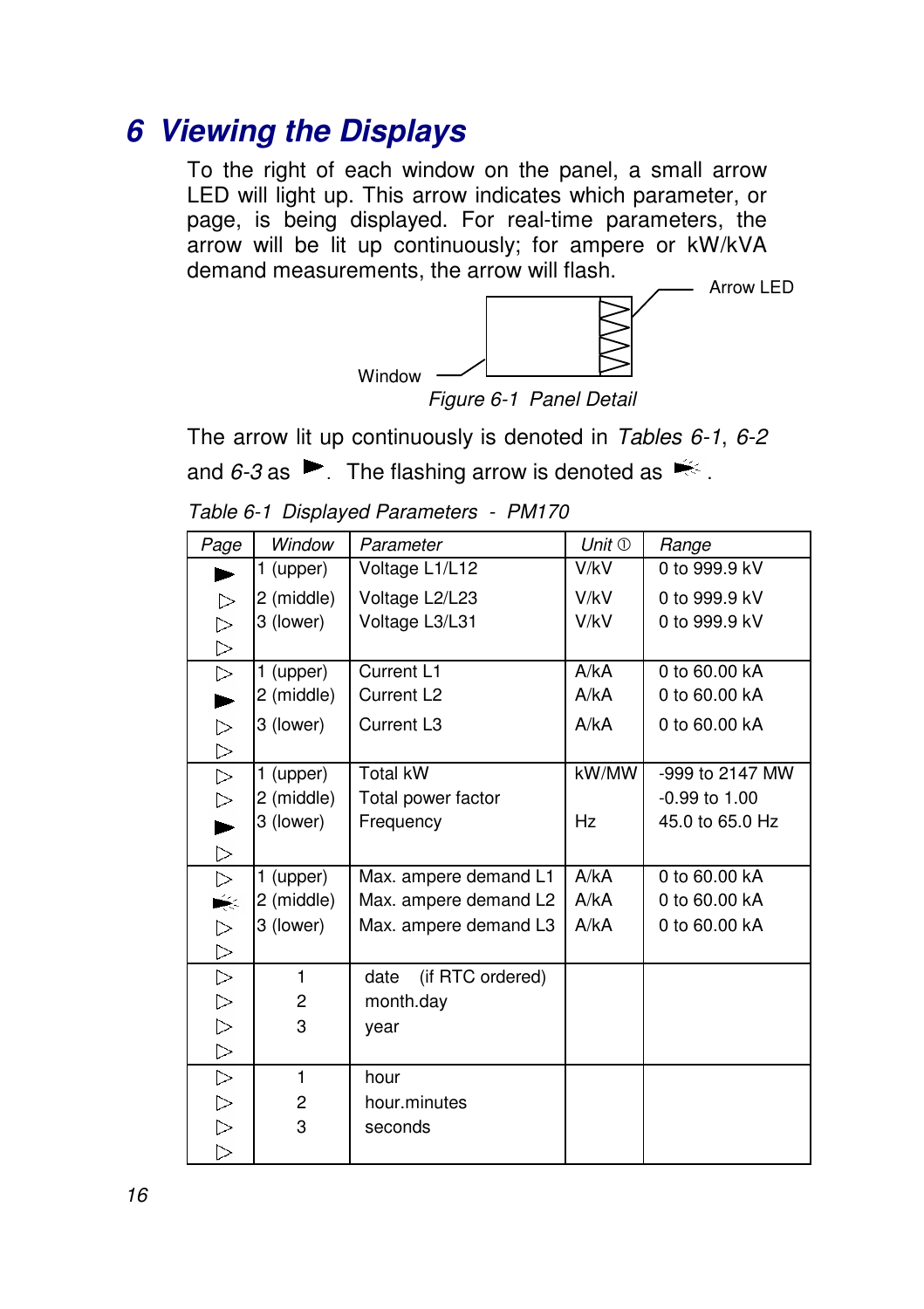| Page                        | Window         | Parameter                  | Unit $\mathbb O$ | Range              |
|-----------------------------|----------------|----------------------------|------------------|--------------------|
| ►                           | 1              | Voltage L1/L12             | V/kV             | 0 to 999.9 kV      |
| $\triangleright$            | 2              | Voltage L2/L23             | V/kV             | 0 to 999.9 kV      |
| $\triangleright$            | 3              | Voltage L3/L31             | V/kV             | 0 to 999.9 kV      |
|                             |                |                            |                  |                    |
| $\frac{1}{\sqrt{2}}$        | $\mathbf{1}$   | Current L1                 | A/kA             | 0 to 60.00 kA      |
|                             | 2              | Current L <sub>2</sub>     | A/kA             | 0 to 60.00 kA      |
|                             | 3              | Current L3                 | A/kA             | 0 to 60.00 kA      |
|                             |                |                            |                  |                    |
|                             | 1              | <b>Total kW</b>            | kW/MW            | -999 to 2147 MW    |
|                             | $\overline{c}$ | Total power factor         |                  | $-0.99$ to $1.00$  |
|                             | 3              | Frequency                  | Hz               | 45.0 to 65.0 Hz    |
|                             |                |                            |                  |                    |
|                             | 1              | kWh net 2                  | kWh/MWh          | -999 to 9999 MWh   |
|                             | $\overline{c}$ | kvar                       | kvar/Mvar        | -999 to 2147 Mvar  |
|                             | 3              | kvarh net 2                | kvarh/Mvarh      | -999 to 9999 Mvarh |
|                             |                |                            |                  |                    |
| $\triangleright$            | 1              | Max. ampere demand L1 A/kA |                  | 0 to 60.00 kA      |
|                             | $\overline{c}$ | Max. ampere demand L2 A/kA |                  | 0 to 60.00 kA      |
|                             | 3              | Max. ampere demand L3 A/kA |                  | 0 to 60.00 kA      |
| $\frac{1}{2} \Delta \Delta$ |                |                            |                  |                    |
|                             | $\mathbf{1}$   | Max, kW demand             | kW/MW            | 0 to 2147 MW       |
|                             |                |                            |                  |                    |
|                             |                |                            |                  |                    |
| レレマンママラク                    |                |                            |                  |                    |
|                             | 1              | (if RTC ordered)<br>date   |                  |                    |
|                             | 2              | month.day                  |                  |                    |
|                             | 3              | year                       |                  |                    |
|                             |                |                            |                  |                    |
| レクレロフ                       | 1              | hour                       |                  |                    |
|                             | 2              | hour.minutes               |                  |                    |
|                             | 3              | seconds                    |                  |                    |
|                             |                |                            |                  |                    |

Table 6-2 Displayed Parameters - PM170E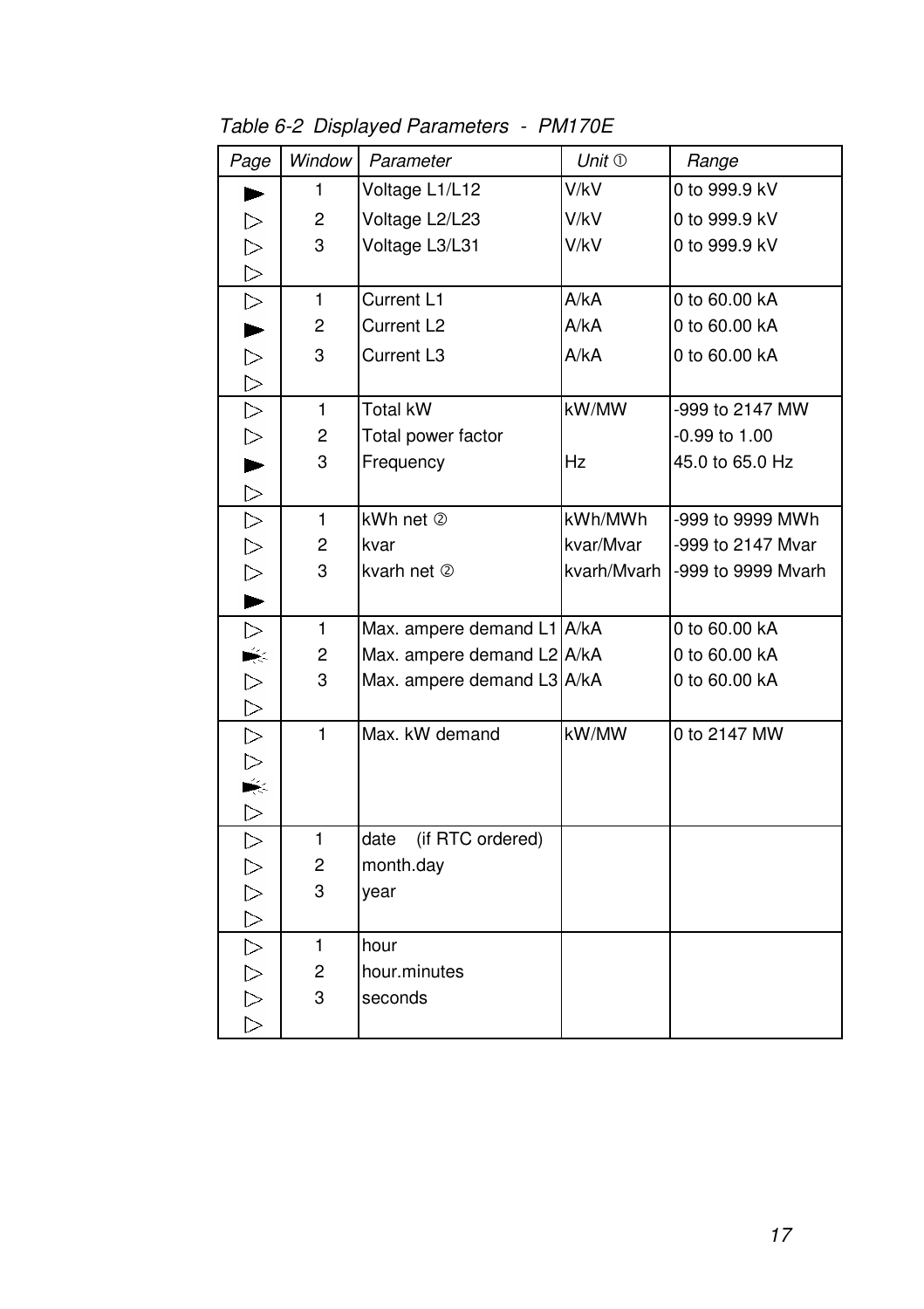Table 6-3 Displayed Parameters - PM170M

| Page                    | Window         | Parameter                               | Unit $\mathbb O$ | Range           |
|-------------------------|----------------|-----------------------------------------|------------------|-----------------|
|                         | 1              | Voltage L1/L12                          | V/kV             | 0 to 999.9 kV   |
| $\triangleright$        | 2              | Voltage L2/L23                          | V/kV             | 0 to 999.9 kV   |
| $\triangleright$        | 3              | Voltage L3/L31                          | V/kV             | 0 to 999.9 kV   |
| $\triangleright$        |                |                                         |                  |                 |
| $\triangleright$        | 1              | Current L1                              | A/kA             | 0 to 60.00 kA   |
| ►                       | $\overline{c}$ | Current L <sub>2</sub>                  | A/kA             | 0 to 60,00 kA   |
| $\triangleright$        | 3              | Current L <sub>3</sub>                  | A/kA             | 0 to 60,00 kA   |
| $\triangleright$        |                |                                         |                  |                 |
| $\triangleright$        | 1              | <b>Total kW</b>                         | kW/MW            | -999 to 2147 MW |
| $\triangleright$        | 2              | <b>Total kVA</b>                        | kVA/MVA          | 0 to 2147 MVA   |
| $\blacktriangleright$   | 3              | Total power factor                      |                  | $-0.99$ to 1.00 |
| $\triangleright$        |                |                                         |                  |                 |
| $\triangleright$        | $\mathbf{1}$   | kWh net 2                               | kWh/MWh          | -999 to 9999    |
|                         |                |                                         |                  | MWh             |
| $\triangleright$        | 2              | kVAh 2                                  | kVAh/MVAh        | 0 to 9999 MVAh  |
| $\triangleright$        | 3              | Frequency                               | Hz               | 45.0 to 65.0 Hz |
|                         |                |                                         |                  |                 |
| $\triangle$ $\triangle$ | 1              | Max. ampere demand L1                   | A/kA             | 0 to 60.00 kA   |
|                         | 2              | Max. ampere demand L2                   | A/kA             | 0 to 60.00 kA   |
|                         | 3              | Max. ampere demand L3                   | A/kA             | 0 to 60,00 kA   |
| $\triangleright$        |                |                                         |                  |                 |
| $\triangleright$        | 1              | Max. kW demand                          | kW/MW            | 0 to 2147 MW    |
| $\triangleright$        | 2              | Max. kVA demand                         | kVA/MVA          | 0 to 2147 MVA   |
| է                       | 3              | Power factor at maximum<br>kVA demand 3 |                  | $-0.99$ to 1.00 |
| $\triangleright$        |                |                                         |                  |                 |
| $\triangleright$        | 1              | (if RTC ordered)<br>date                |                  |                 |
|                         | 2              | month.day                               |                  |                 |
|                         | 3              | year                                    |                  |                 |
| AAAAAAA                 |                |                                         |                  |                 |
|                         | 1              | hour                                    |                  |                 |
|                         | 2              | hour.minutes                            |                  |                 |
|                         | 3              | seconds                                 |                  |                 |
|                         |                |                                         |                  |                 |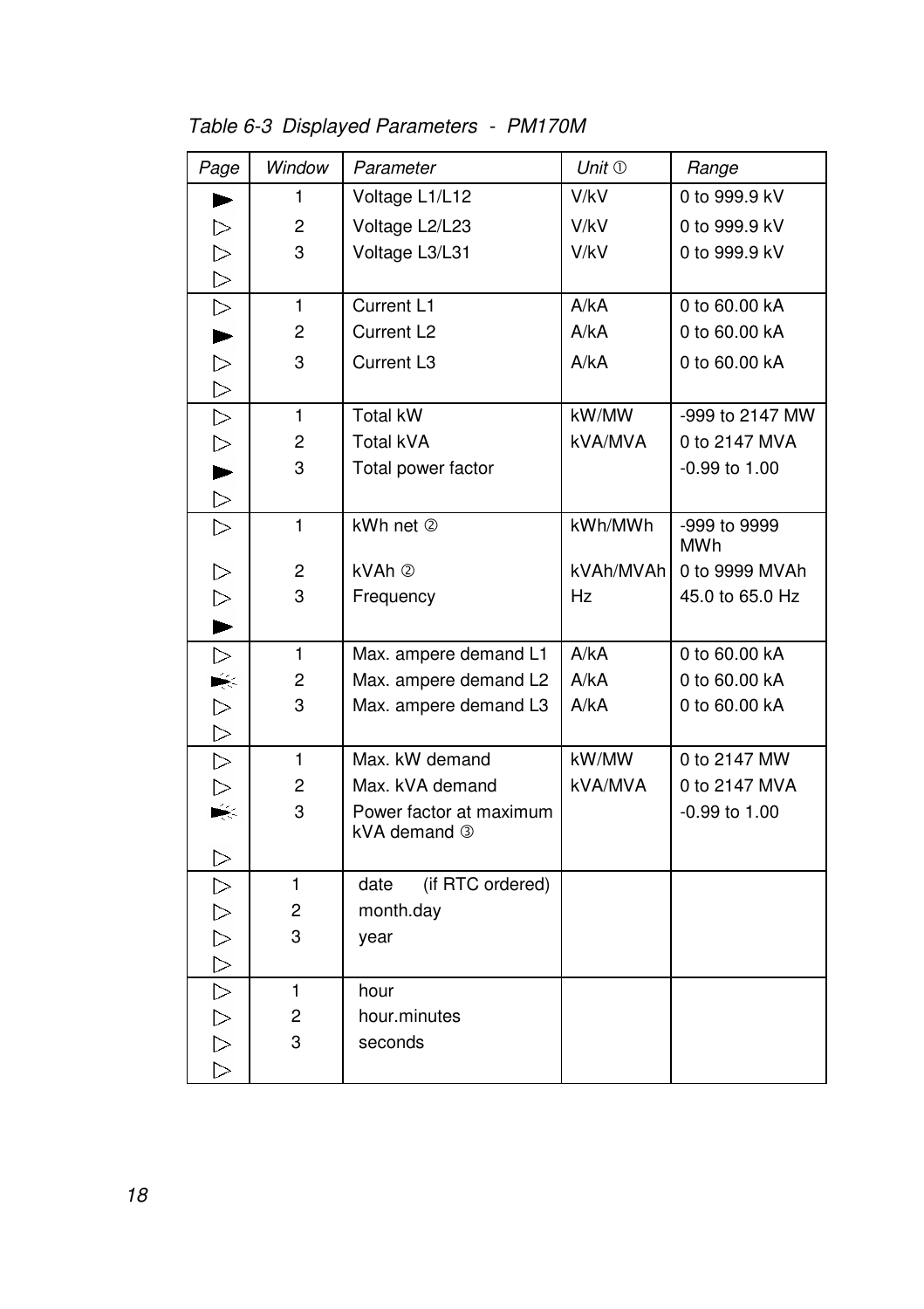#### **NOTES to Tables 6-1, 6-2, 6-3**

- When the value width exceeds the window resolution, the reading is converted to higher units and displayed with a decimal point. The right- most digits of the reading are truncated.
- The maximum range for energy readings is -999.999 to 9,999.999 MWh/Mvarh/MVAh. Beyond this value, the reading rolls over to zero, and the corresponding display window flashes until the user presses any key.
- The Power Factor at kVA maximum demand is calculated for the Demand Period when kVA demand is the greatest. The Power Factor is calculated as follows:

PF (Demand) = kW Demand/kVA Demand

where kW Demand and kVA Demand are the average powers (kW and kVA) during the Demand Period.

#### **Additional Notes**

- 1. L1, L2, and L3 line-to-neutral voltages correspond to A, B and C line-to-neutral voltages, and L12, L23, and L31 line-to-line voltages to AB, BC and CA line-to-line voltages.
- 2. Page 1 displays are line-to-neutral voltages when the 4L-n WIRING MODE is selected. For all other wiring modes, only line-to-line voltages will be displayed.
- 3. The maximum acceptable value for CT PRIMARY CURRENT  $\times$ PT RATIO is 10,000,000. If this product is greater, power values will be zeroed.

#### **Resetting Accumulated Values**

#### **To reset accumulated energies (PM170E/170M only):**

 $\%$  From the energies page (where arrows KWH and KVARH/KVAH are illuminated), press and hold the ENTER key for about 5 seconds until displayed energies are reset to zero.

#### **To reset maximum demands (all Series 170 models):**

- From the demand page (where arrows A1, A2 and A3, or KW/KVA flash), press and hold the ENTER key for about 5 seconds until displayed maximum demands are reset to zero.

The reset function can be disabled in the basic setup, to avoid unauthorized resetting of values.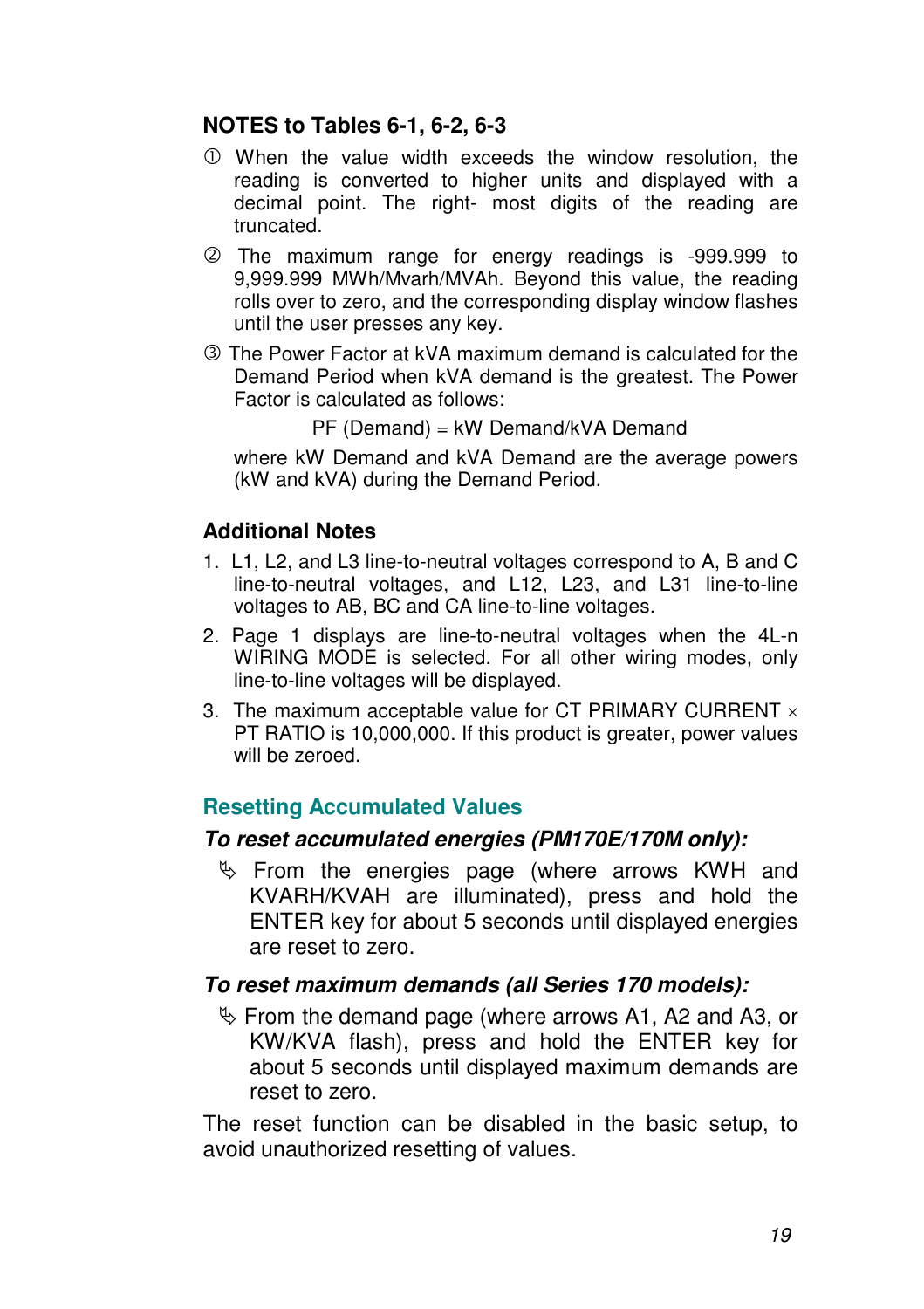#### **Real Time Clock (RTC) - Optional**

The real time clock/calendar option provides information for real time control and data logging. The end of month date is automatically adjusted for months with less than 31 days, including corrections for leap years. The clock operates in a 24-hour format.

The real time clock function, unlike the basic setup parameters, is set up in the **working** mode (or through communications (see the Series PM170 Communications Manual).



**In the working mode**, use the arrow keys to scroll up or down the display pages parameter list until **dAte.** appears in the upper window.

The middle window will contain the day and month. In the example at the left, the clock is set to the 3<sup>rd</sup> of August.

The lower window will contain the year in two-digit format; in our example, the year is 2002.

To change the date:

Press the SELECT key repeatedly until the element of the date (day or month or year) that you wish to change blinks. Then use the up arrow to set that element of the date. When the date has been set, press the ENTER/RESET key and the window will cease blinking.



 To set the time, move to the following page using the arrow key, so that **hour.** appears in the upper window.

The middle window will contain the hour and minute; the lower window will contain the seconds (9:25:40 a.m. in the example at left).

To change the time:

Press the SELECT key repeatedly until the element of the time that you wish to change (hour or minute) blinks. Then use the up arrow to set that element of the time. When the time has been set, press the ENTER/RESET key and the window will cease blinking.

As with any clock, you cannot set the seconds but can reset them to zero. This is done by exiting the RTC setup while the seconds window is blinking.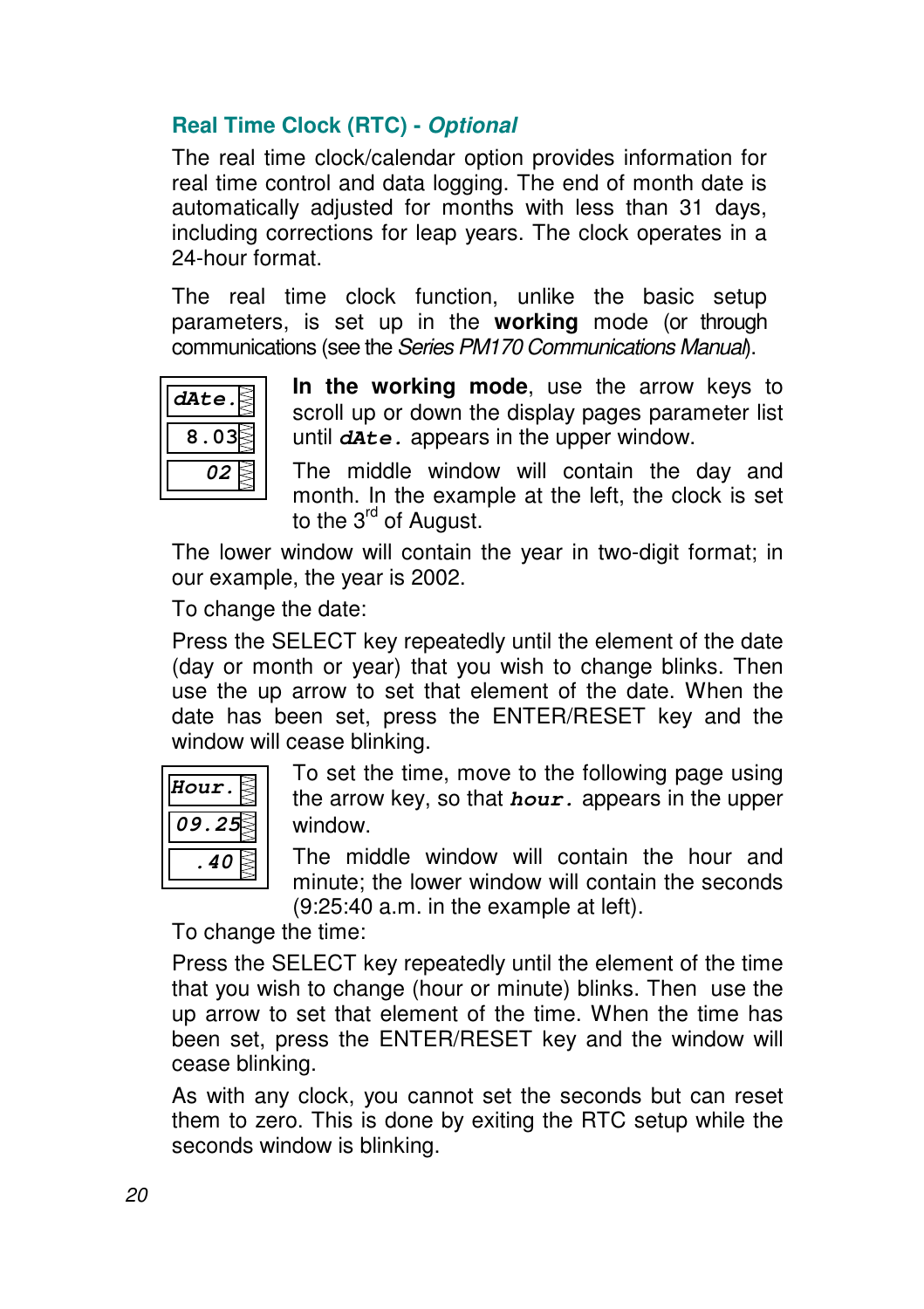# **Appendix: Technical Specifications**

### **Input & Output Ratings**

| Voltage<br>inputs                                            | 660 V:<br>standard | DIRECT INPUT (up to 660V line-to-line<br>voltage, or up to 550V where the wiring<br>mode is set to 3 OP). Burden: < 0.3 VA<br>INPUT USING PT (up to 120V+20% line-to- |  |  |  |
|--------------------------------------------------------------|--------------------|-----------------------------------------------------------------------------------------------------------------------------------------------------------------------|--|--|--|
|                                                              |                    | line voltage) Burden: <0.015 VA                                                                                                                                       |  |  |  |
|                                                              | 120 V:<br>option   | INPUT USING PT (up to 120V+20% line-to-<br>Burden: <0.07 VA<br>line voltage).                                                                                         |  |  |  |
| Current<br>inputs                                            | 5A<br>standard     | <b>INPUT VIA CT with 5A secondary output,</b><br>not to exceed 6A RMS; Burden: < 0.15 VA<br>Overload withstand: 10A RMS continuous,<br>150A RMS for 1 second          |  |  |  |
|                                                              | $1 A$ :<br>option  | INPUT VIA CT with 1A secondary output,<br>not to exceed 1.2A RMS; Burden: < 0.15 VA<br>Overload withstand: 2A RMS continuous,<br>30A RMS for 1 second                 |  |  |  |
| Input terminals                                              |                    | Standard, UL recognized E101708<br>Screw: M4, brass, nickel plated<br>Spring lock washer. M4, brass, nickel<br>plated<br>Maximum wire diameter: 3.5 mm (7 AWG)        |  |  |  |
| External synchronization<br>input (optional,<br>PM170E/170M) |                    | Dry contact, 24V DC/0.5A                                                                                                                                              |  |  |  |
| Communications<br>(optional)                                 |                    | EIA RS-232, RS-422, and RS-485<br>standards<br>Connector: 25-pin female D-type or<br><b>Terminal Block</b>                                                            |  |  |  |

#### **Display**

| Display | 3 windows with high-brightness seven-segment<br>digital LEDs |
|---------|--------------------------------------------------------------|
|         |                                                              |

#### **Power Supply**

| Power supply<br><i>(factory set)</i> | 88-138V AC/176-265V AC, 50/60 Hz, 10VA |
|--------------------------------------|----------------------------------------|
|                                      |                                        |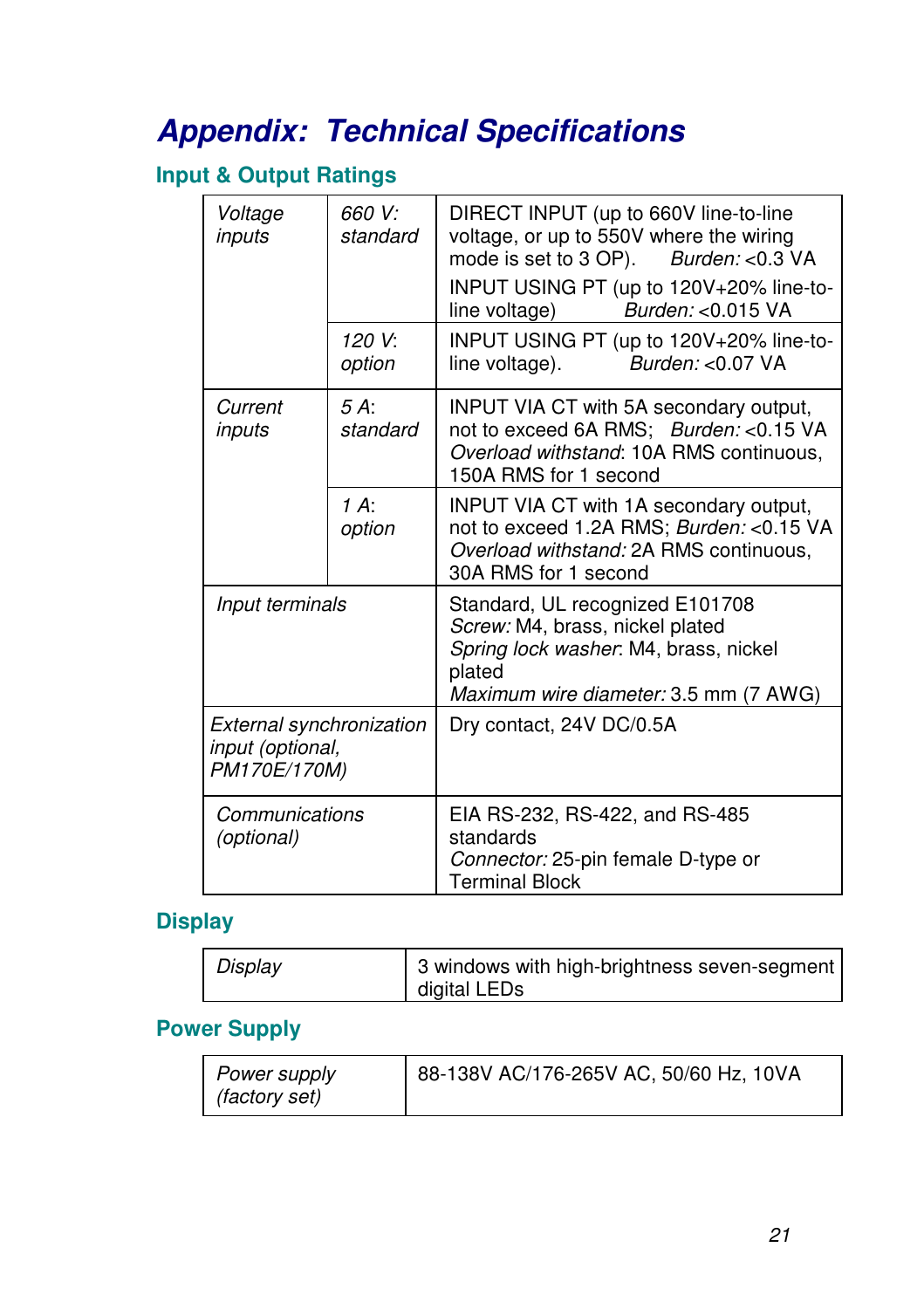|                                                     |                                                                                                        | Accuracy, %  |      | Range              | Display resolution (%Rdg) 2       |                                                                                                                        |
|-----------------------------------------------------|--------------------------------------------------------------------------------------------------------|--------------|------|--------------------|-----------------------------------|------------------------------------------------------------------------------------------------------------------------|
| <b>Parameter</b>                                    | <b>Full scale</b>                                                                                      | Rdg          | FS   | <b>Conditions</b>  |                                   | @ range                                                                                                                |
| Voltage                                             | 120V×PT@ 120V,4L-N/3OP<br>208V×PT@ 120V,4L-L/3DIR<br>380V×PT@ 660V,4L-N/3OP<br>660V×PT@ 660V,4L-L/3DIR | 0.5          | 0.25 | 10% to 120%<br>FS. | 0 to 999,000 V                    | 1 V @ 1V to 9.999 V<br>≤0.1% $@$ 10,000 V to 999,000 V                                                                 |
| Line current                                        | CT PRIMARY CURRENT                                                                                     | 0.5          | 0.25 | 2% to 120%<br>FS.  | 0 to 60,000 A                     | 1 A @ 1A to 9,999 A<br>≤0.1% $@$ 10,000 A to 60,000 A                                                                  |
| Active power                                        | $0.36\times$ PT $\times$ CT @ 120V input<br>1.14×PT×CT @ 660V input                                    | $\mathbf{1}$ | 0.5  | $ PF  \geq 0.5$ 0  | -999,000 to<br>+2,147,000 kW      | 1 kW @ 1kW to 9,999/-999 kW<br>≤0.1% $@$ 10 MW to 2,147 MW<br>$\leq$ 0.1% $@$ -1 MW to -999 MW                         |
| Reactive power<br>(PM170E/M)                        | $0.36\times$ PT $\times$ CT @ 120V input<br>1.14×PT×CT @ 660V input                                    |              | 0.5  | $ PF  \leq 0.9$ 0  | -999,000 to<br>+2,147,000 kvar    | 1 kvar @ 1 kvar to 9,999/-999 kvar<br>$\leq$ 0.1% @ 10 Mvar to 2,147 Mvar<br>$\leq$ 0.1% $\omega$ -1 Mvar to -999 Mvar |
| Apparent power<br>(PM170M)                          | $0.36\times$ PT $\times$ CT @ 120V input<br>1.14×PT×CT @ 660V input                                    |              | 0.5  | $ PF  \ge 0.5$ 0   | 0 <sub>to</sub><br>+2,147,000 kVA | 1 kVA @ 1kVA to 9,999 kVA<br>≤0.1% @ 10 MVA to 2,147 MVA                                                               |
| Power factor                                        |                                                                                                        |              |      | $ PF  \ge 0.5$     | $-0.99$ to $+1.00$                | 0.01                                                                                                                   |
| Frequency                                           |                                                                                                        | 0.3          |      |                    | 45.0 to 65.0 Hz                   | $0.1$ Hz                                                                                                               |
| Unbalanced (neutral)<br>current                     | <b>CT PRIMARY CURRENT</b>                                                                              | 0.7          | 0.4  | 2% to 120%<br>FS.  | 0 to 60,000 A                     | 1 A $@$ 1A to 9,999 A<br>≤0.1% $@$ 10,000 A to 60,000 A                                                                |
| Ampere demand                                       | same as for current                                                                                    |              |      |                    |                                   |                                                                                                                        |
| kW demand (PM170E/M)<br>same as for kW <sup>®</sup> |                                                                                                        |              |      |                    |                                   |                                                                                                                        |
| kVA demand (PM170M)<br>same as for kVA 3            |                                                                                                        |              |      |                    |                                   |                                                                                                                        |

### **Measurement Specifications**